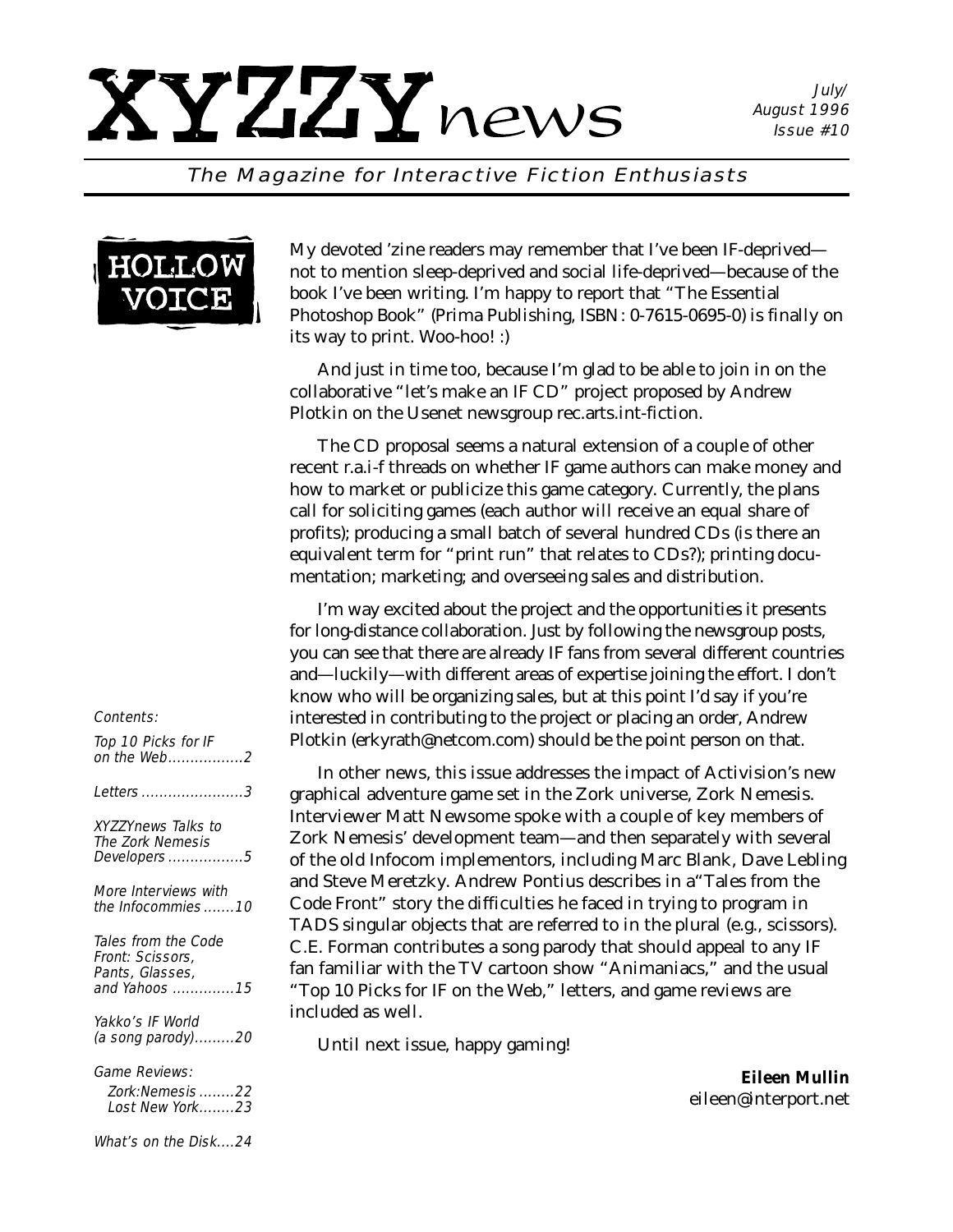# XYZZYnews

XYZZYnews is published bimonthly by Bran Muffin Communications, 160 West 24th Street, # 7C, New York, NY 10011, USA. Email: eileen@interport.net. URL: http://www.interport.net/~eileen/design /xyzzynews.html. Send all inquiries, letters, and submissions to any of the addresses above.

Contents © 1996 XYZZYnews. All rights reserved. Published in the United States of America.

Electronic versions: There are currently three versions of XYZZYnews made available online. One is in ASCII and can be viewed with any text reader. You can also download a .PDF file that mirrors the layout of the print version. Use the Adobe Acrobat Reader (available for Windows, Mac, DOS and UNIX) to view the .PDF file; no special fonts or linked graphics are needed. You can obtain Acrobat Reader from ftp.adobe.com in the pub/adobe/applications/Acrobat folder, or follow the links from their Web page at http://www.adobe.com. Thirdly, you can also read this issue of XYZZYnews on the World Wide Web at http://www.interport.net/~eileen/design /xyzzy.10.html

Subscriptions: All electronic versions are available at no cost. You can obtain either the ASCII or PDF versions by FTPing to the ftp.gmd.de/if-archive/magazines/ XYZZYnews directory. To be added to the mailing list, please write to eileen@interport.net and specify text-only or .PDF version. The print version includes a 3.5" Mac or PC disk and is \$21 (U.S.) for one year (6 issues) or \$3.50 for a sample issue. For print subscriptions outside the U.S. or Canada, please email or write for rates.

All products, names, and ser vices are trademarks or registered trademarks of their respective companies.

Editorial deadline for Issue #11 is August 31, 1996.

Editor: Eileen Mullin

Contributors to this issue: Rob Daviau C.E. Forman Matt Newsome Andrew Pontious

#### NEWSBRIEFS…NEWSBRIEFS…NEWSBRIEFS…NEWSBRIEFS…

#### July/August Top 10 Picks for IF on the World Wide Web

#### **A Mazing Tale**

http://www.entertain.com/creeper/

**CNET gamecenter: outlaw gaming guide: Zork Nemesis** http://www.cnet.com/Gamecenter/Guide/Zork/

**Gamers Site: UHS (Universal Hint System) Files** http://www.nitehawk.dk/KOLSTRUP/gsuhs.html

#### **Gav and Peloso's Interactive Story** http://www.nuc.berkeley.edu/neutronics/gav/ wayfarence/welcome.html

**Hot Software: text adventures to download** http://www.worldvillage.com/wv/gamezone/html/downloa2.htm

#### **Invisiclues for Andrew Plotkin's game So Far (written by Lucian Smith)**

http://www.bioc.rice.edu/~lpsmith/IF/sofar.html

**NeoText Software Home Page (Philip Dearmore)** http://www.eskimo.com/~morbeus/neotext.html

#### **Python Universe Builder**

http://www-acs.ucsd.edu/~jstrout/python/pub/index.htm

#### **Quest Home Page**

http://www.cae.wisc.edu/~masters/quest/quest.html

#### **The Virtual Mystery Theater**

http://www.coolsite.com/intro.html

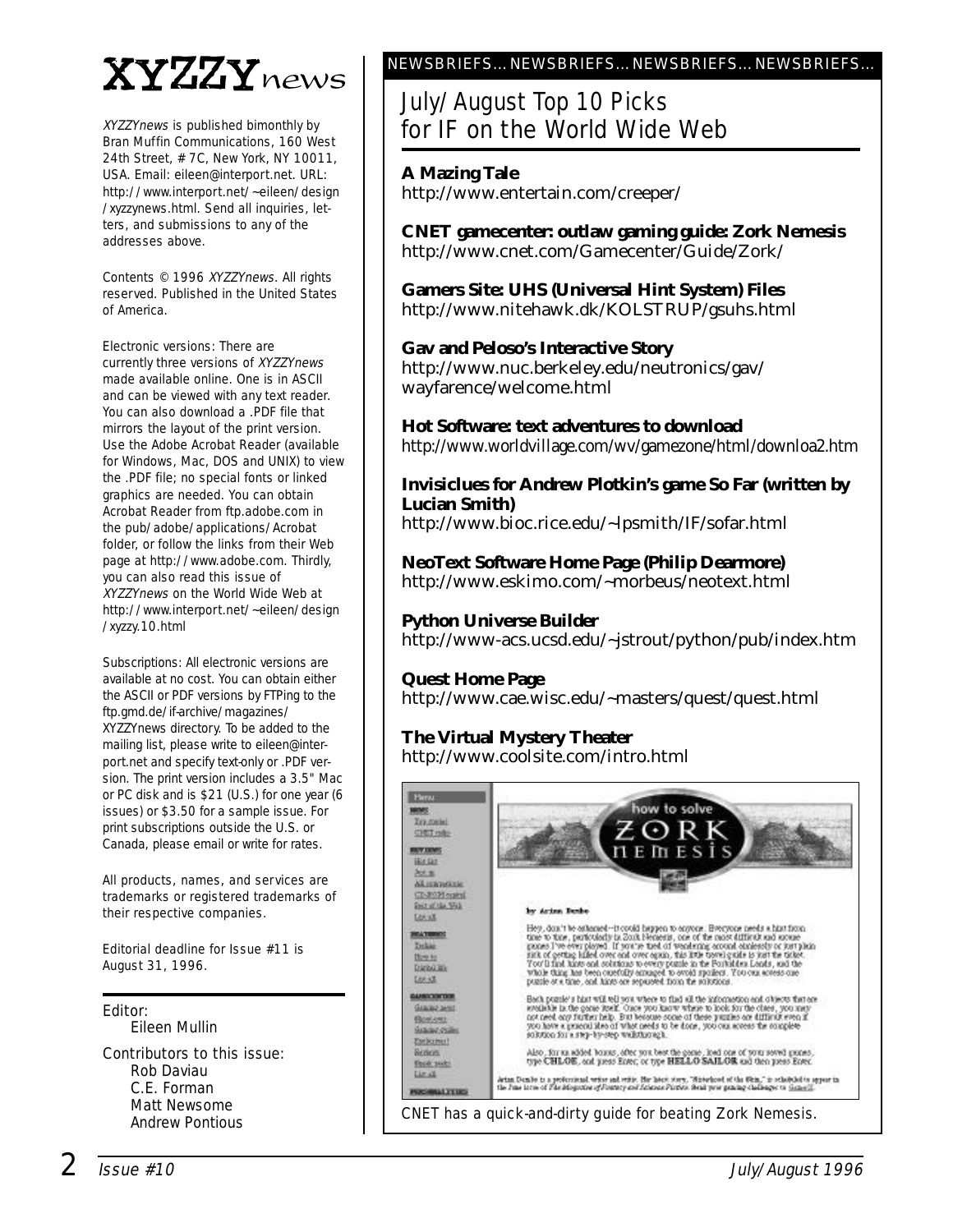Greetings XYZZYnews!,

I have just read your newsletter for the first time, and I found it very interesting. Keep up the good work!

I have always wanted to be either a writer or a game designer, and now with my finding of IF, I can now be both. I have AGT Master edition, and so far I have written three games on it, MY1STGAME, MYGAME, and MYWORLD, all of which were more or less getting to known AGT. I am now working on my 1st public release (no title yet) and so far AGT has done everything I could dream up to put into my games. I believe that if you have a good idea to start with, and take the time to do it right AGT can make wonderful games, but I have only played 2 TADS games before and 1 .z5 game, so I might be missing something. Could you clear me up on the difference in AGT and other IF languages? —Steve

Butch2r@wilmington.net

*Let me steer you towards the "Which System is Better?" FAQ maintained by Bob Newell and posted on GMD at ftp.gmd.de/if-archive/info/ whichsys.zip, which does a much better job of succinctly outlining the pros and cons of the various text adventure systems than I could. —EM*

Eileen,

Just wanted to say excellent work! Love *XYZZYnews*—I look forward to each issue and have been since issue #4 (I did go back and get 1-3 but just "discovered" *XYZZYnews* at issue #4).

Thanx for all the hard work you put in to getting us each issue.

> —Dave David\_Hall@ml.com

Dear Eileen:

A weeks ago, I read first time *XYZZYnews,* and find it very interesting.

Maybe I must introduce myself…my name is Juan J. Munoz, and I'm the director of the most important (besides the older) adventurers club in Spain, the CAAD.

CAAD stands for "Club de Aventuras AD" (AD Adventures Club). Aventuras AD were the principal programming group of adventures in Spain, and we start as an extension of them, but now we're at our own.

We have a publication too (or a fanzine), and I'm very interested in the process you follow for make the .PDF version, because we need a PC reader based version of CAAD, and this seems a good way to do it.

Well, this is all by now. Is good see that the spirit of the adventure is still alive! See you!

> Juan falco@arrakis.es

P.S. Excuse my poor English…I learned it playing adventures! 8-D

*Here's how I go about creating the .PDF file for each issue: I first lay out the 'zine using the QuarkXpress page layout program, then print it to a PostScript file. I try to keep the file size low by limiting the number of fonts and graphics I use in the Quark*

*file. I use Adobe's Acrobat Distiller to convert the PostScript file to a .PDF file.— EM*

#### Hi, Eileen.

I've been playing Infocom games for years. I am stuck in two different games though. Is there an online hints site somewhere, other than the great "Spoiler Column" in your newsletter??? Thanks for your help!

> —Kelly Martin kellybob@dibbs.net

*Let me point you towards the solutions subdirectory of the IF archives on GMD; there you'll find a number of walkthroughs for all the Infocom games and a bunch of other text adventures. I bet you'd also get a fast response by posting a specific question about the game you're stuck in to the Usenet newsgroup rec.games.int-fiction. —EM*

#### To XYZZYnews:

I finally fixed the Panic!! bug! [Sneak Previews, *XYZZYnews #9*] ]Rejoice, rejoice, and all other rejoice-related activities! The reason for that bug, however, is because I didn't define something that I never used. Sounds strange? (Sounds like a holdover from Turbo Pascal, if you ask me!) Anyway, I expect Panic!! to be finished by the second week of August, and Panic!! 2 to be finished near the end. As you said in the preview, it's still FunWare and it's still a US10\$ registration cost for Panic!! 2.

> —Colin Marshall Marshall@helen.bush.edu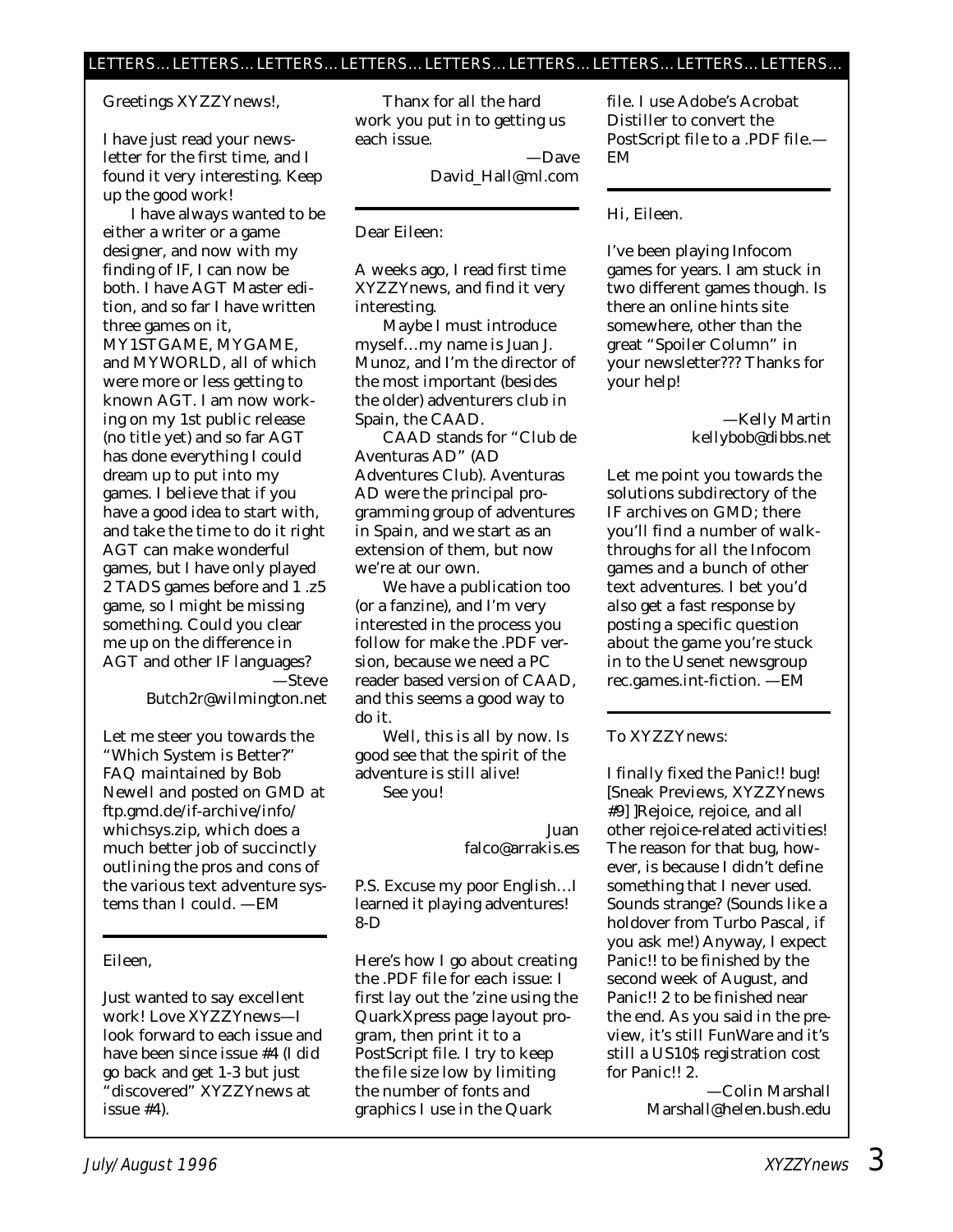#### LETTERS…LETTERS…LETTERS…LETTERS…LETTERS…LETTERS…LETTERS…LETTERS…LETTERS…

#### Hi Eileen,

Do know where I can get a map of the Colossal Cave in the original Stanford version of the adventure game? Thanks, —John

johore@sleeper.apana.org.au

*I really don't know; can anyone else suggest where to look? —EM*

To XYZZYnews:

I'm looking to get into downloading some files to help me be able to write my own interactive fiction on my powermac. Do you know where I can get TADS or Inform?

The ftp.gmd site never lets me in without authorization and I don't know where else to go. Help! I think I can make a real contribution to IF. Thanks. —Chris Kubica

miraklemax@aol.com

*You can access the IF archives on GMF via anonymous FTP, which means you don't need to enter a password. When you connect to an FTP site via AOL, just uncheck the checkbox that asks for an authorized name and password.—EM*

#### Hi there!

My name's Megan Peard, and I've been enjoying looking through *XYZZYnews* plus other interactive game stuff, and hope you can help. I'm looking for an ancient interactive fiction game called "Mystery House" which I used to play on an Apple IIE back in 1984. If anyone can help, please reply!!

> —Megan Peard morgause@ozemail.com.au

*Phil Darnowsky offered the following solution to this ques-*

*tion: The easiest way is to get an Apple II emulator from ftp.asimov.net, along with a file called mystery.dsk from the same site. Hope this helps. :) — EM*

#### Hello Eileen,

I think this adventure, "Planetfall: The Search For Floyd" escaped me somehow. Have you heard of it? Steve Meretzky wrote it and it looks like "Infocom" released it sometime in 1995, or perhaps it never came out. Sigh!

Thank you.

—Susan SusanD@ix.netcom.com

*This game is still vaporware from Activision so far. If and when it's finally released, you'll certainly hear about it on the r.a.i-f and r.g.i-f newsgroups… and in XYZZYnews!—EM*

## Reviving an Old Tradition: The AGT Contest Returns

From the stuff I've read here in *XYZZYnews*, AGT is not quite dead. I know there are more AGT authors out there besides myself. I'm going to hold a new AGT programming contest this year, and this one's gonna blow the previous ones away! I know this is coming in light of the IF competition, but I feel that the IF competition is biased against AGT games. Here are the new rules:

1. Instead of a \$100 prize, I feel that each game should have a \$5 entry fee. Winner takes all. This change is due to the fact that we have no sponsor! Softworks is long gone.

2. Games must qualify before they can be judged. In too many of the previous contests, I felt I was judging the best of the worst, so this year I'm going to try my hardest to weed out the bad stuff. Why the bother, you ask? Well, it's those cruddy AGT games that reflect people's opinion of AGT, and at the moment, there are too many bad games outweighing good ones. So, my plan is to help the authors of unqualifying games personally, as an advisor. The qualifying deadline will be April 1st, 1997.

3. After the deadline, the games will be shipped out to my chosen judges. (e-mail me if you're interested in being a judge.) The judges will rate the games and the winner will be announced on July 1, 1997. The games will then be released to the IF archive (Unless author requests otherwise), and the next contest will begin.

4. Send your hopeful games to me, via E-mail, including AGT source code. Or, if you prefer, send by snail mail to: AGT Contest, 146 Oakland Ave., Pawtucket, RI 02861.

I, in return will send you back one of two things: A.) A letter saying that your game qualified. B.) A letter explaining why your game didn't qualify, and the things you might change to make the game qualify. Only upon qualification will you be required to pay \$5 to the winning pot. So, AGT authors, break out your graph paper, notebooks, thinking caps, and AGT compilers, (Classic 1.7, Big 1.7, or Master's 1.6. Classic 1.83 not allowed.) and get ready for the AGT 1997 contest!

> —Kevin Soucy steelfist@usa.pipeline.com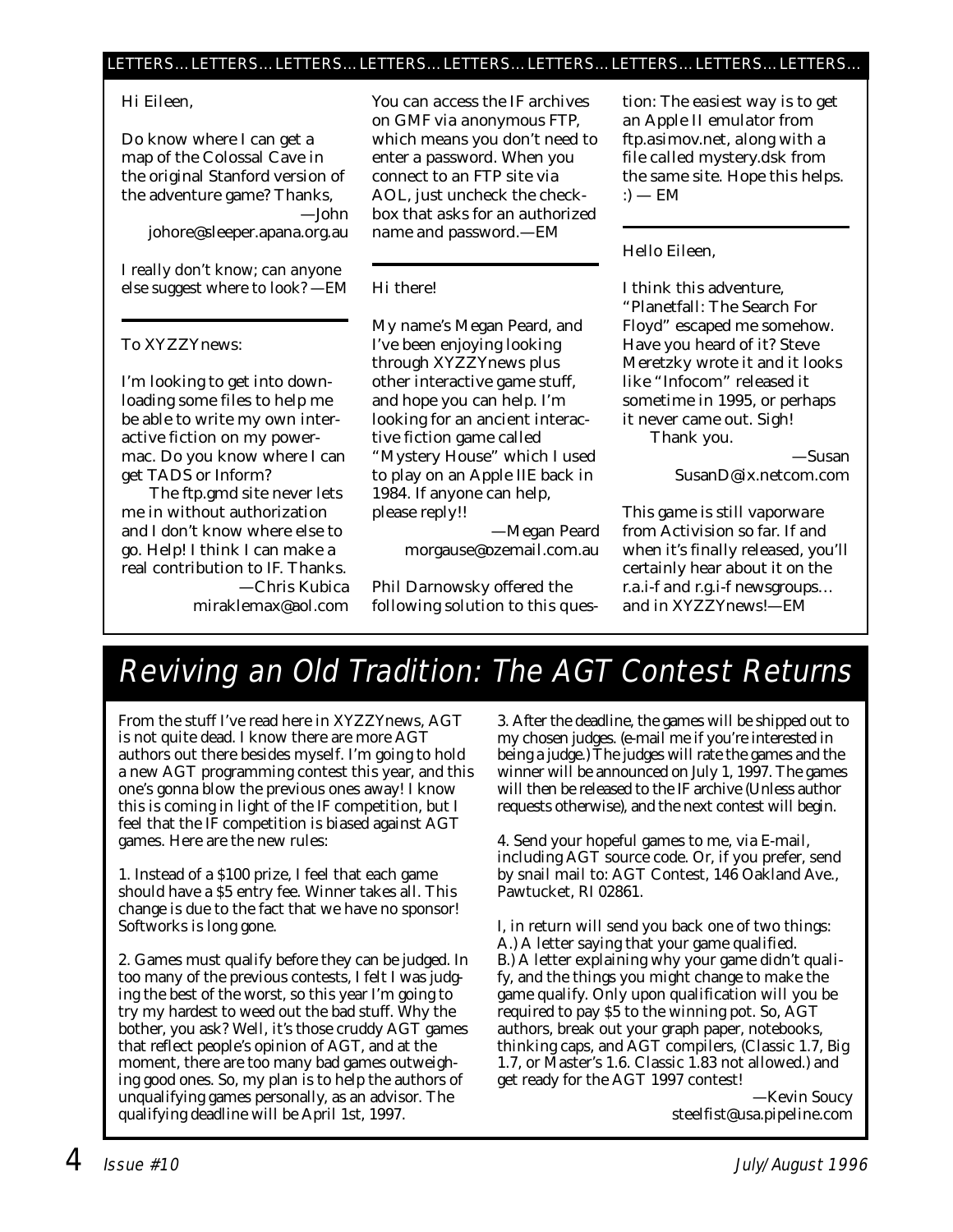# Striving for Gothic Chill, Not a Humorous Touch

### *XYZZYnews* **interviews the Zork Nemesis developers**

Matt Newsome (Matt@pnkfloyd.demon.co.uk) conducted the following interview with Cecilia Barajas, producer, and Laird Malamed, technical director, of Activision's Zork Nemesis.

| <b>XYZZYnews:</b> | Cecilia, Laird, thanks very much for agreeing to participate in this interview.<br>Perhaps I could start by asking each of you to explain your role in relation to<br>Zork Nemesis and your current projects. Were you involved with the develop-<br>ment of any other Infocom/Zork games?                                                                                                                                                                            |  |  |
|-------------------|-----------------------------------------------------------------------------------------------------------------------------------------------------------------------------------------------------------------------------------------------------------------------------------------------------------------------------------------------------------------------------------------------------------------------------------------------------------------------|--|--|
|                   | Cecilia Barajas: I was the director/producer of Zork Nemesis. Before that, I was an associate pro-<br>ducer on [the Mac version of] Return to Zork.                                                                                                                                                                                                                                                                                                                   |  |  |
|                   | Laird Malamed: I was the technical director of Zork Nemesis. I was in charge of overseeing all of<br>the programming as well as various other technical aspects of the game. I<br>helped on design and production. I will be directing the next Zork game.                                                                                                                                                                                                            |  |  |
| XYZZYnews:        | Did you play any of the original Infocom interactive fiction works prior to<br>embarking on the new project? Were you a fan during the early days?                                                                                                                                                                                                                                                                                                                    |  |  |
| CB:               | Yes, I did. I am a big fan of the early Zorks.                                                                                                                                                                                                                                                                                                                                                                                                                        |  |  |
| LM:               | I first played C&W's Adventure on a mainframe at my Uncle's bank in 1978. I<br>then played almost all of the early games from Infocom (Zork I-III, Deadline,<br>Enchanter, Suspended, Planetfall, etc) as well as others (does anyone remem-<br>ber Broderbund's Kabul Spy?) on my Apple II. When I started at Activision<br>(January 1995), I replayed the first three Zork's. I also played Ballyhoo and<br>Infidel on my Psion during my vacation over the summer. |  |  |
| <b>XYZZYnews:</b> | Was that for research purposes or for pleasure?                                                                                                                                                                                                                                                                                                                                                                                                                       |  |  |
| CB:               | I played the games originally for pleasure. I replayed them later for both plea-<br>sure and research.                                                                                                                                                                                                                                                                                                                                                                |  |  |
| LM:               | More for pleasure. But I was looking for research as well.                                                                                                                                                                                                                                                                                                                                                                                                            |  |  |
| <b>XYZZYnews:</b> | Do you have a favorite Infocom game?                                                                                                                                                                                                                                                                                                                                                                                                                                  |  |  |
| CB:               | Zork 1.                                                                                                                                                                                                                                                                                                                                                                                                                                                               |  |  |
| LM:               | My favorite game is Zork III. Funny, I really disliked it the first time I played it.<br>I even wrote a letter to Infocom telling them why it wasn't so great. I got back a<br>reply from Marc Blank telling me my spelling was horrible. I was 14. Playing it                                                                                                                                                                                                        |  |  |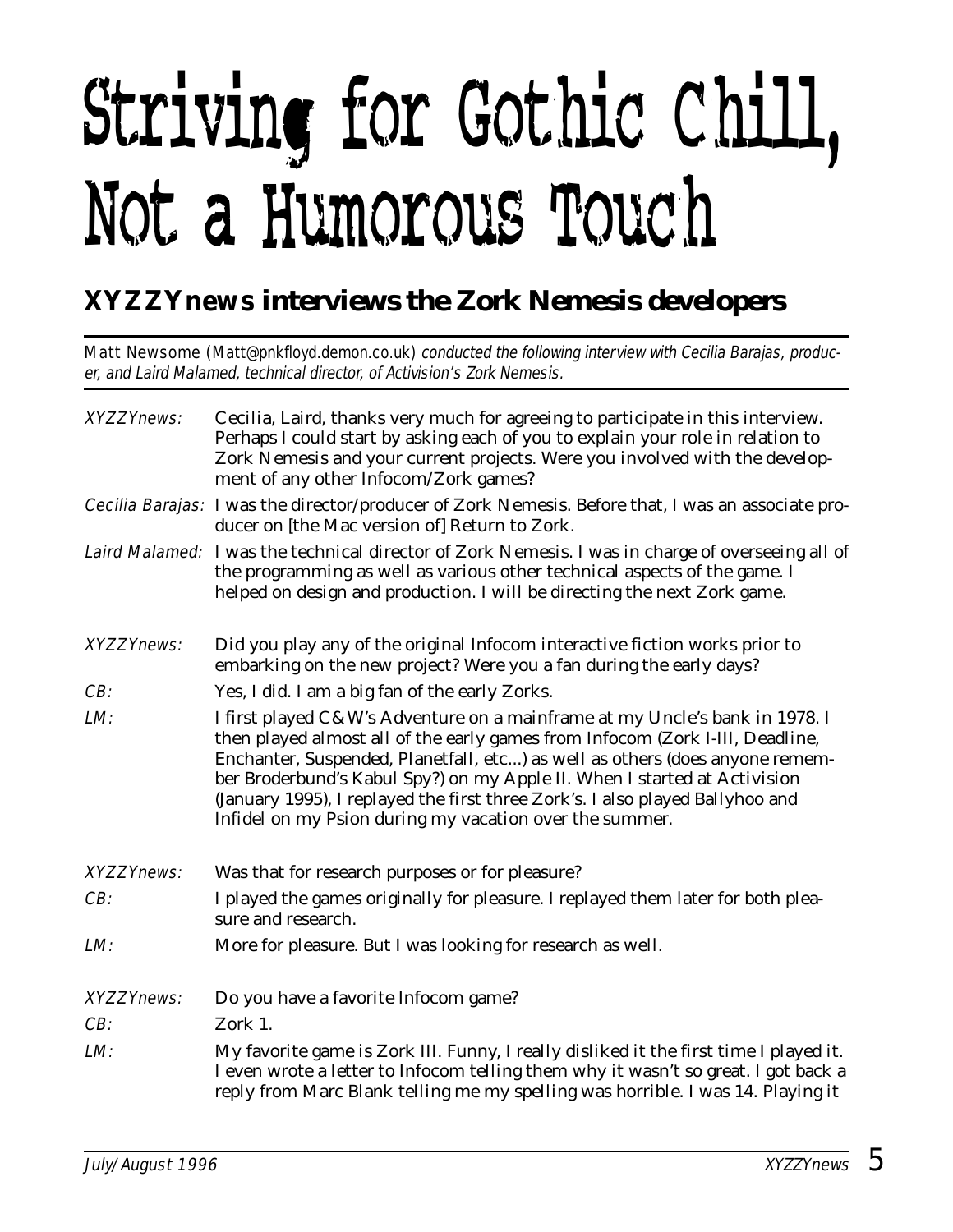later in life, I really appreciate it. I also like Lurking Horror a lot as it takes place in a very MIT setting.

XYZZYnews: It's interesting to hear the name "Lurking Horror" come up because I, for one, feel that Nemesis has more in common with that work than Zork—especially in terms of that "gothic chill" when you're playing it! There's also, of course, the Department of Alchemy in Lurking Horror and alchemy is essentially the core theme in Nemesis.

> Despite the success of this horror approach, one element of Zork that I felt was missing in Nemesis was humor! You can't get very far through the original Zork without grinning at something—whether it's the adventurer on the other side of the mirror, or being eaten by a grue, there's a fairly liberal injection of humorous comments throughout. Was this a deliberate move—to make the game more immersive, for example?

CB: Yes. I must say initially I thought about moving in more humor, but felt concerned that this would break the spell of being in a serious environment and undermine any immersivity.

> One of the great things about text is that it allows you to play with tone. A lot of the humor in the early Zorks was in the computer responses to your mistakes. In this way, the creators were able to preserve a mood of an environment but interject humor. They were also able to control the type of humor so that it would generally stay on the side of hip and ironic, instead of hokey and stupid. Since I was working in the world of graphics, I didn't have this tool. Ultimately, however, I wanted the game to immerse the player in a surreal, credible alternate universe and believed too much humor would detract from that experience.

- LM: Well, there's lots of humor in Nemesis as well. The books have some of it. Others are in the live action pieces or the diaromas. The game does lack the pun based humor of Return to Zork, and may not be as overtly humorous as Zork I-III, but that was the nature of the story.
- XYZZYnews: I noticed that, unlike the last Zork title, "Return to Zork", the originators of Zork were not credited or acknowledged in the documentation for this game. To what extent do you feel the new game owes a debt of gratitude to the original Infocom staff?
- CB&LM: The fact that they were not credited was in no way meant to cast any disrespect on their influence and importance in the Zork series, if not the computer games business. To us, the Zork universe not only created a powerful world, its birth was a seminal moment in the history of all computer games. At the risk of sounding hokey, We not only believe Zork Nemesis owes these creators a debt of gratitude, but so do all computer (especially adventure) games.
- XYZZYnews: So were the original Infocom staff consulted or asked to join development at any stage?

CB&LM: Not really.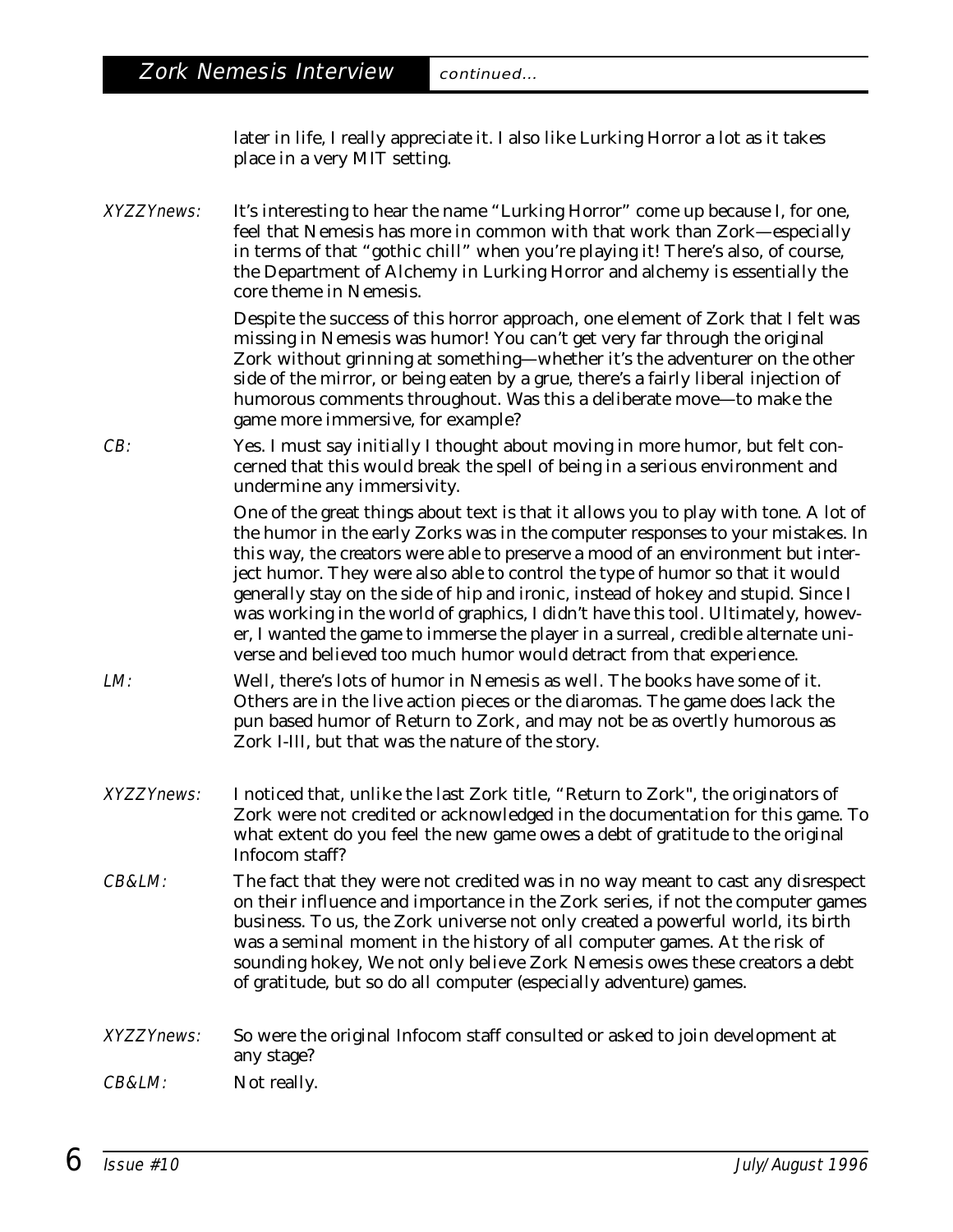XYZZYnews: Do you feel the new graphical medium lacks any elements which were present in the original text-only medium?

CB: I believe the most powerful medium is "the word." Graphical games are woefully lacking the power of the text adventure. Think about the power of words. In a text adventure, I can say things like, "You suddenly feel a shiver run through your spine. The stench of death is overpowering." Can I even come close to expressing this through graphics or sound? No way. The reality is that those of us working with graphics and sound, can only struggle to use these tools in a way that comes close to the power of words.

LM: Yeah, we can't be as subtle. Everything is more or less in the open for discovery immediately. This makes the wrong answer feedback harder to do. Also, the wrong answers typically require more art and sound, which is expensive. There is also the narrator's voice (or world's voice) that is missing from the way firstperson games work which was part of the text tradition. However, the ability to present fully visual elements, like narrative scenes, cool animations and the such are tools that we gain.

XYZZYnews: So what do you personally feel was the project's greatest success?

CB: I think the game's biggest success was in creating an immersive, compelling world with a strong, non-linear story.

LM: The story is very real and complex. I think the game tells an interesting and intriguing tale that keeps people playing. I also am proud of the Z-vision engine, and its new navigation style. I think the freedom of movement offers a lot and allows us to show more of the environment while giving players freedom to explore as they wish.

- XYZZYnews: What is your long-term vision of computer games in the adventure/interactive fiction genre?
- CB&LM: If you are including graphical adventures in this question, our belief is that this genre will continue to be strong. We both like first-person, immersive adventure games so we hope these will continue to evolve as well.

#### XYZZYnews: Is any Zork related merchandise available? CB&LM: Yes, we have a strategy guide currently available. There is also a new Infocom Masterpieces collection coming onto the market and we might do other products such as a CD or a calendar.

XYZZYnews: Interesting! What type of material might appear on the CD and calendar?

LM: Well, nothing is for certain, but the CD would contain the ambient music and maybe some of the live action cues. Both the CD and Calendar would have images from the game as well.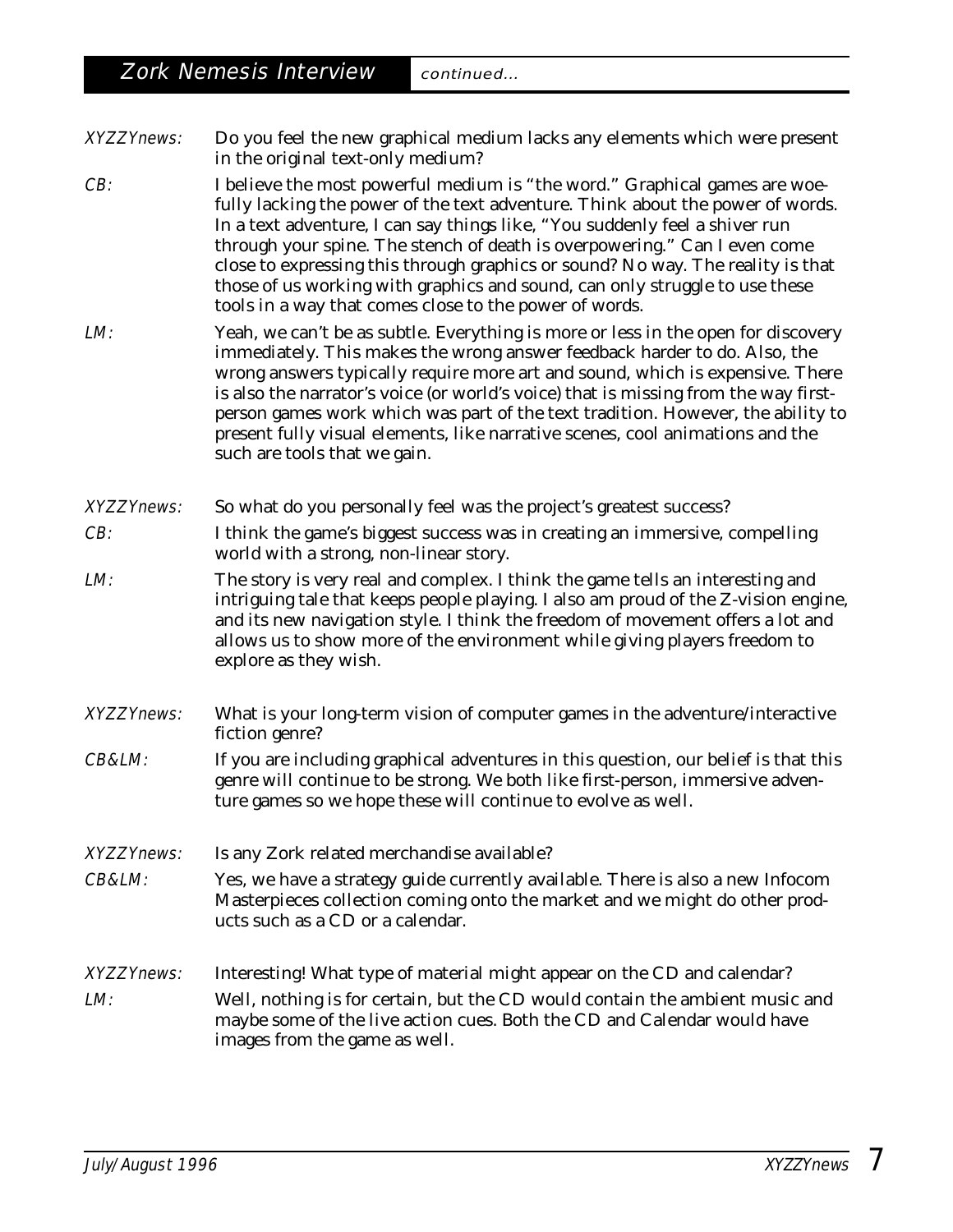| <b>XYZZYnews:</b> | Was the game a commercial success?                                                                                                                                                                                                                                                                                                                                                                                                                                                                                                                                                                                                                                                                                                                                                                                                                                                                                                                                                                     |  |  |
|-------------------|--------------------------------------------------------------------------------------------------------------------------------------------------------------------------------------------------------------------------------------------------------------------------------------------------------------------------------------------------------------------------------------------------------------------------------------------------------------------------------------------------------------------------------------------------------------------------------------------------------------------------------------------------------------------------------------------------------------------------------------------------------------------------------------------------------------------------------------------------------------------------------------------------------------------------------------------------------------------------------------------------------|--|--|
| CB&LM:            | Yes.                                                                                                                                                                                                                                                                                                                                                                                                                                                                                                                                                                                                                                                                                                                                                                                                                                                                                                                                                                                                   |  |  |
| <b>XYZZYnews:</b> | Is there going to be a follow up? If so, has any kind of time scale been suggested<br>for the next game?                                                                                                                                                                                                                                                                                                                                                                                                                                                                                                                                                                                                                                                                                                                                                                                                                                                                                               |  |  |
| CB&LM:            | There will be a follow up game although the schedule has not been solidified<br>yet.                                                                                                                                                                                                                                                                                                                                                                                                                                                                                                                                                                                                                                                                                                                                                                                                                                                                                                                   |  |  |
| <b>XYZZYnews:</b> | So, we can expect to see other games using the Z-Vision engine?                                                                                                                                                                                                                                                                                                                                                                                                                                                                                                                                                                                                                                                                                                                                                                                                                                                                                                                                        |  |  |
| CB&LM:            | Yes you can—but we dare not say more.                                                                                                                                                                                                                                                                                                                                                                                                                                                                                                                                                                                                                                                                                                                                                                                                                                                                                                                                                                  |  |  |
| <b>XYZZYnews:</b> | Fair enough! In terms of design, how did you go about devising the theme and<br>puzzles? Was it a one man show, or did a whole team of designers contribute?                                                                                                                                                                                                                                                                                                                                                                                                                                                                                                                                                                                                                                                                                                                                                                                                                                           |  |  |
| CB:               | Initially, I came up with a core feel and tone to the game. I then worked with a<br>writer and designer to start evolving the story. As we expanded the story, we<br>then started to create the "puzzle landscapes" and weave them into the story so<br>that they would spring out of the narrative. This went on for a few months and<br>we came up with an alpha design. That design went under massive revisions. I<br>revised where I thought puzzles were weak—working with people on my inter-<br>nal team. Revisions were a fairly informal process. I'd sit in my office with<br>Laird or with Will Westwater and we'd discuss a puzzle its strength, weakness<br>and then start hashing out possibilities. We devoted an extreme amount of<br>attention to the puzzles, making sure they were fair and integrated. Before we<br>went into production, we paper tested the design, and from this we made anoth-<br>er set of revisions. Play balancing is something we did until the very end. |  |  |
| LM:               | Cecilia and Mark Long did the initial major design. Additional design was done<br>by other members of the team.                                                                                                                                                                                                                                                                                                                                                                                                                                                                                                                                                                                                                                                                                                                                                                                                                                                                                        |  |  |
| <b>XYZZYnews:</b> | As a computer science major, I'd be interested, as I'm sure others would, to hear<br>what kind of systems you used to develop Nemesis-did you use a standard lan-<br>guage like C and develop the Z-Vision engine, or was it built up from assembler?                                                                                                                                                                                                                                                                                                                                                                                                                                                                                                                                                                                                                                                                                                                                                  |  |  |
| CB:               | Z-Vision was built using $C_{++}$ for the core engine with bits of assembly thrown<br>in for optimization. A scripting tool was created using Visual Basic for the puz-<br>zle and node based game logic.                                                                                                                                                                                                                                                                                                                                                                                                                                                                                                                                                                                                                                                                                                                                                                                              |  |  |
| LM:               | Z-Vision is written in $C_{++}$ with some C code as well. The core engine is a small<br>application that was compiled in Visual $C_{++}$ . The game itself is programmed<br>with a language we created (DouglaScript), that is generated by a graphical<br>Visual Basic world builder. All of the scripts are in text and are easily editable,<br>although they are stored in a special way so we easily change syntax or add<br>parameters. This allows for flexibility and a low memory footprint at runtime.                                                                                                                                                                                                                                                                                                                                                                                                                                                                                        |  |  |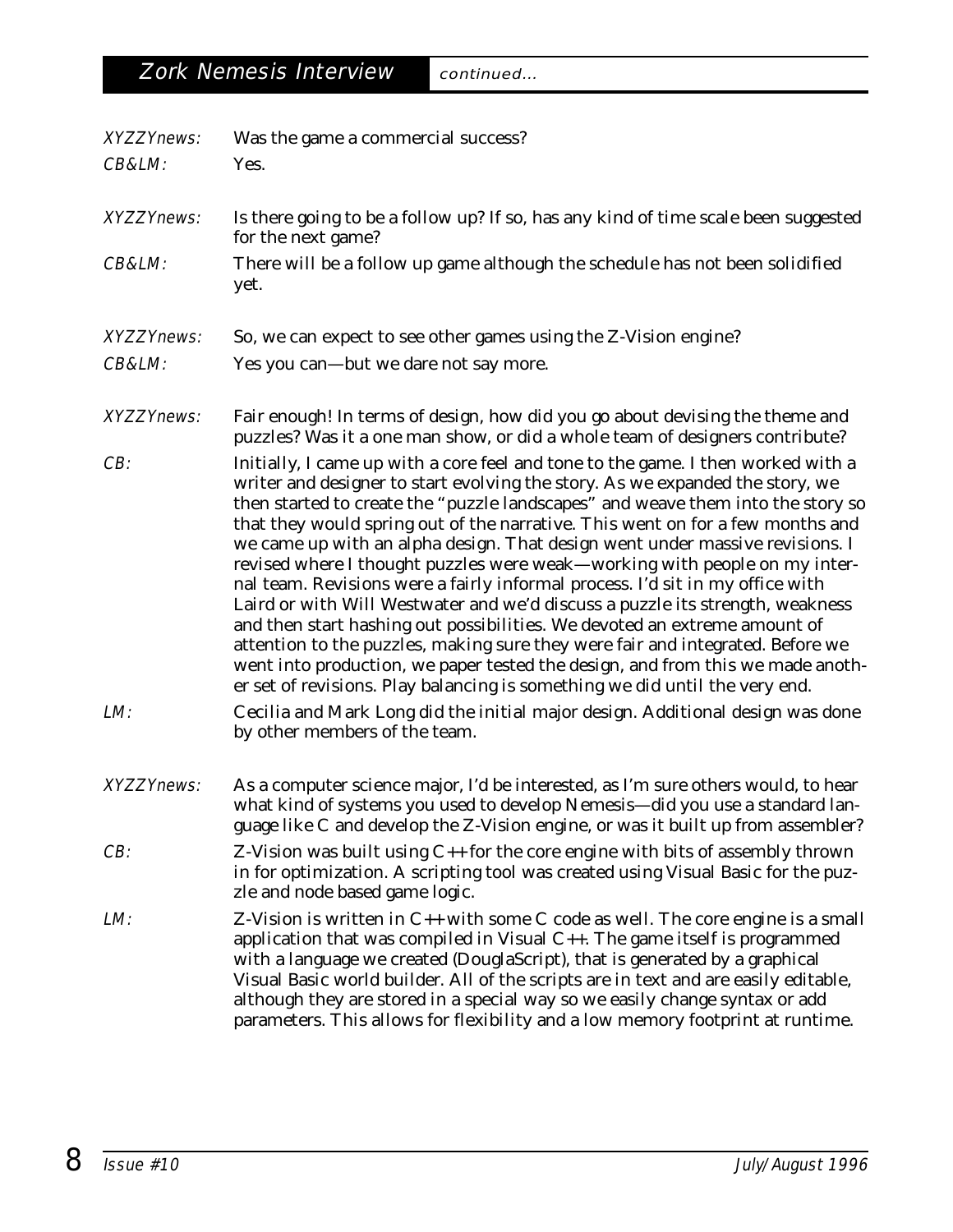XYZZYnews: To what do you attribute the continued interest in text-based interactive fiction? Are you surprised that a small group continue to reject the latest offerings in favor of these?

CB: I think people are interested in text-based interactive fiction because it is a totally compelling interactive experience. I think one of the things that happened with the advent of "wow" graphics and sound, was that people quickly grabbed the eye candy, leaving some of the satisfying and meaty (but not so immediately glamourous) text adventures behind. More and more mass consumers came into the market at this time—these people had never even heard of text adventures and were therefore less inclined to play them. One of the things I sincerely hope is that Zork Nemesis will encourage people to go back and play the early Zorks and help revitalize a genre that I believe will always be powerful.

- LM: I am not terribly surprised. I still like playing the old games because they are so well written. Also, I like to read a lot, so they present two of my interests simultaneously—gaming and reading. Further, because of TADs and Inform, etc., many people can create games for many platforms without lots of outlay of cash or resources.
- XYZZYnews: Laird, you mentioned earlier that you're familiar not only with Psions (which lots of *XYZZYnews* readers use to play the games when commuting), but also with Inform and TADS. Have either of you ever written a text adventure with one of these toolkits or even your own systems?
- LM: I have written some basic stuff with Inform, but only to experiment. I hope to get more into it over the summer. I have written small adventures back in the Apple II days.
- XYZZYnews: Cecilia, you mentioned that you feel games using graphics and sound have a harder job creating a convincing game world than their purely textual counterparts. Were elements of Nemesis, such as the books lying around and the library, included to try to harness some of this power?
- CB: Yes and no. I believe text adventures are a totally different genre—the buzz of playing a text adventure is very different than the buzz of reading a book. So having a lot of books in the Nemesis world I wasn't trying to create the text adventure buzz, but I was trying to harness the power of the written word as a narrative device.

I could ramble on and on about the method of creating narrative in a graphical adventure game, but one of my approaches is to "seed" the world with packets of narrative where the player can discover potent bits of story. One of the ways I did this seeding in Nemesis was through video hallucinations, another was through the text passages. Text is great because you get a lot of narrative bang for your buck.  $\bullet$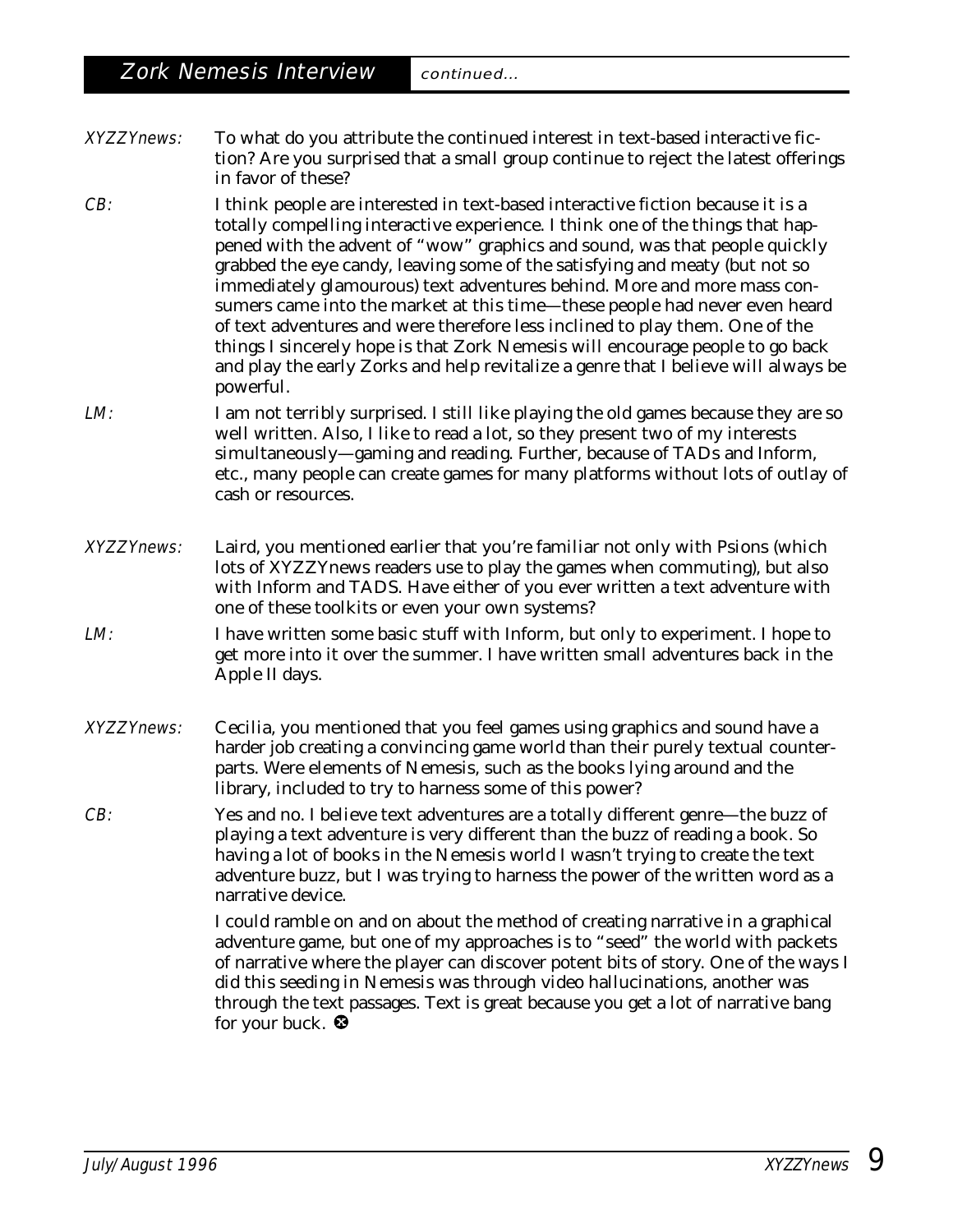

The following interviews Matt Newsome conducted with Marc Blank, Dave Lebling and Steve Meretzky of Infocom fame, were compiled from a number of email exchanges during the spring of 1996. Marc and Dave were the credited authors of the original Zork game, while Steve furthered the saga with Zork Zero. Matt started by asking them how they felt about other people furthering the Zork story...

- Marc Blank: I'm pleased that there is still interest in the Zork universe, and somewhat surprised whenever I hear people express continued delight with the old text-only games.
- Dave Lebling: I don't particularly feel they're "maintaining" the saga, other than to keep the Zork name before a public that has mostly forgotten text adventures. What Activision is doing is exploiting a well-known trademark that they own. They're certainly entitled to do this, but I get somewhat the same feeling as I do when I hear someone is making a sequel to Casablanca.

On the other hand, if they asked me to do it (or Marc, or Brian, or Steve) that might be another matter. Then they'd at least get a legitimate perversion of the original.

This is not to run down the creative efforts of the people who have worked on their new games—I'm not one of those who think things like the Star Trek "franchise" books are evil. You can do good work even within those limitations.

- Steve Meretzky:Well, even though I had a hand in developing the Zork universe, I certainly came in years after its birth, so far be it from me to say that no one besides the original creators should work within that universe. If that were so, I never would've have gotten a chance to write Sorcerer and Zork Zero. I would say that people continuing the saga is a good thing as long as they spend the time to become thoroughly familiar with the earlier games and remain true to their spirit.
- XYZZYnews: Have you played Return to Zork or Zork Nemesis? If so, do you feel they accomplish the kind goals you were striving for in Infocom's games? Assuming you have played the graphical Zorks, do you feel they are progressing in the direction you would like, or are they losing the plot (sorry, bad pun!)?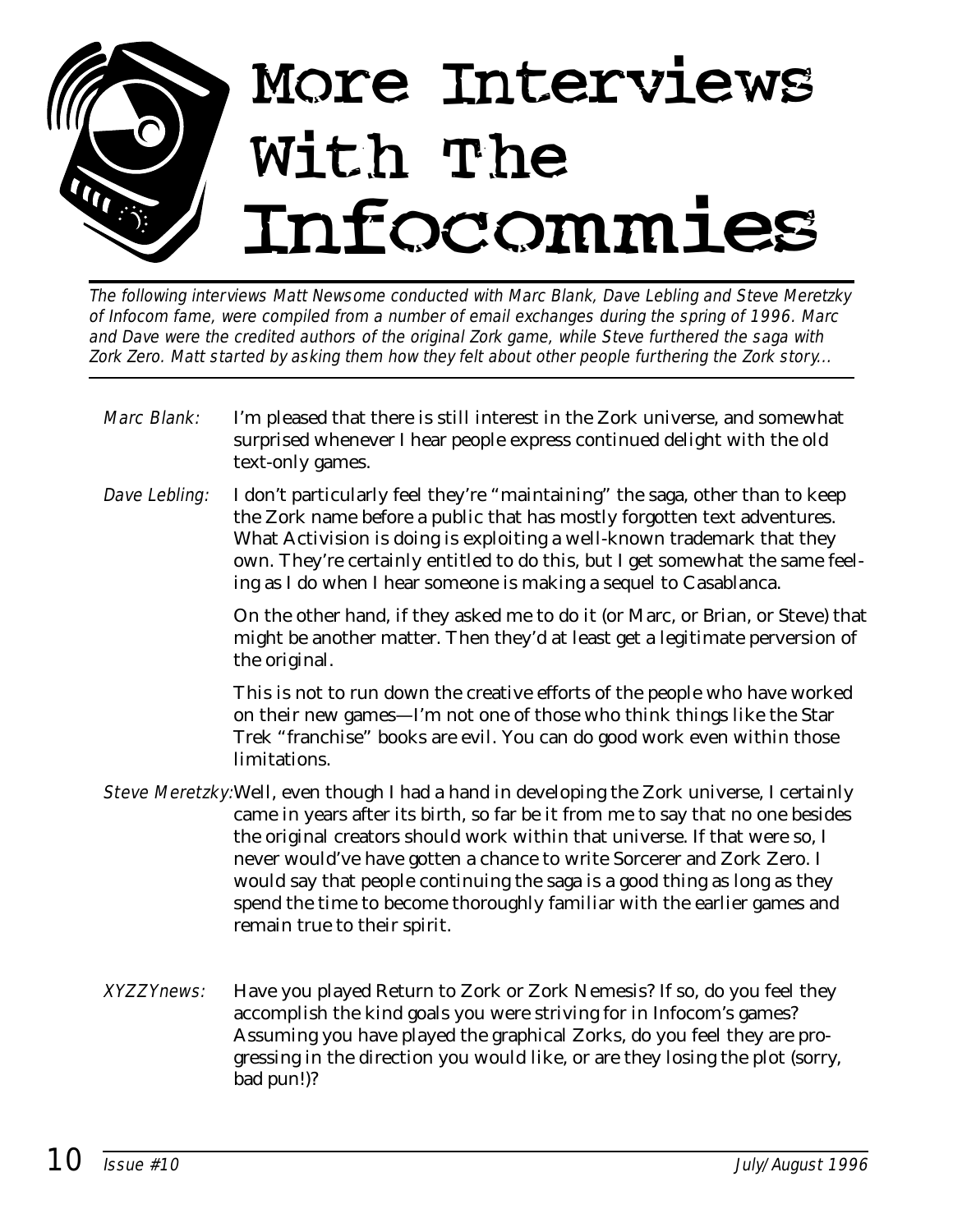Blank: I played RTZ for a short while, and felt it was a great victory for style over substance. And, although the interface was highly touted at the time, I thought it was particularly clumsy. I might try Zork Nemesis if somebody would send me a copy, but I certainly don't have enough interest to purchase the game.

> My sense, from talking to Zork Nemesis' producer, is that there was every intention to follow the direction taken in the original zork games, though I am more than a little skeptical. However, since I haven't played the game, it wouldn't be fair to comment further.

Lebling: I've played Return to Zork, which I thought was a flawed but ambitious attempt at a graphic adventure. It didn't really have much to do with Zork, of course. The puzzles were pretty lame, the acting was awful, there was no story. However, on the plus side they were trying to do something big and interesting. Like many first attempts, it wasn't that awesome. I haven't played Zork: Nemesis yet, but I plan to. I've heard reasonably good things about it, so I'm actually more-or-less looking forward to it.

> I think they are attempting to be good graphical adventure games. This is not the same thing as being a good Zork game. There's no inherent reason why one can't write a good graphical Zork, but the "goals," if any, of the Zork series had more to do with creating an immersive environment that projected the illusion of complete responsiveness and flexibility. The idea was "interactive fiction," not "interactive movies." An "interactive movie" \_can\_ be "interactive fiction," but most interactive movies aren't even terrifically interactive.

As the graphical component of the games has taken over, the interactivity and responsiveness have dropped. We tried to make our games understand anything (taking the word "anything" with several large grains of salt, of course) that the user could type in.

A major issue in adventure games is always communication between the game and the player. We tried to solve the "guess the word" problem by widening the communication channel. Graphic games "solve" it by narrowing the channel. This is too bad.

Meretzky: I played Return to Zork to the end. I have only played Zork Nemesis for an hour or so, not getting beyond the temple. In addition, I've read a few reviews and walkthroughs. I thought that Return to Zork was particularly weak in matching the visual feel of the Zork Universe; it was too modern, not fantasy-ish enough, and not very "quirky". There were a few good puzzles, but most were pretty mediocre. The acting was pretty awful, and the story was pretty uncompelling, and was confusingly told. On the other hand, the interface was excellent, and the music was among the best I've heard in an adventure game.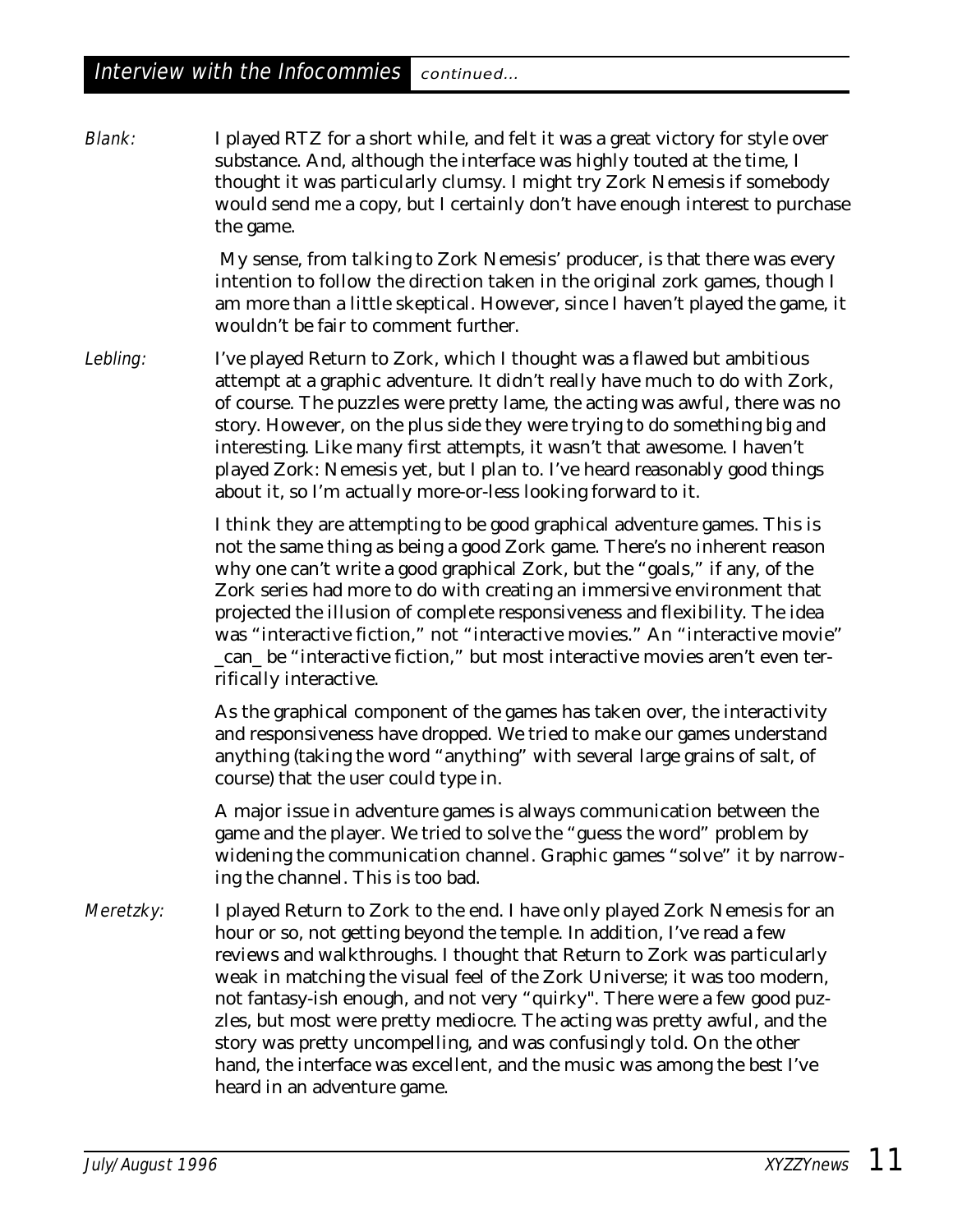Based on the little I saw, Zork Nemesis: was visually somewhat closer to my mental image of the Zork universe. The panoramic view of locations is far superior to RTZ's sudden 90 degree or 180 degree turns. On the other hand, the interface is far shallower than RTZ; they lobotomized many of the best features of the RTZ interface. Also, they appear to have completely thrown out character interaction! Design decisions appear to be completely driven by Myst-imitation syndrome, rather than keeping what worked well in RTZ and improving on it. Also, while RTZ has some of the humor of the original Zorks, ZN seems to have none. Based on what I've seen, ZN is much further from the spirit of Zork than RTZ.

By the way, my company (Boffo Games) is currently creating a large graphic adventure, to be published this Xmas by Rocket Science. Called The Space Bar, it is comparable in size and budget to ZN. As part of this effort, we are creating an adventure game engine called BAGEL (Boffo Adventure Game Engine and Libraries). When you see BAGEL (in the form of The Space Bar) you will see that it is much closer to RTZ than to ZN or Myst (although it does feature a panoramic view of locations, just like ZN). To me, BAGEL is where Activision should have gone from RTZ, but didn't. I am obviously speaking about adventure games in general here, rather than the Zork universe specifically.

- XYZZYnews: Given that the interactive fiction Infocom produced enjoys such a devoted following, do you feel, as has been expressed by some critics of the new games, that graphics will never quite achieve what text adventures bring, i.e. in terms of atmosphere, immersion, etc.?
- **Blank:** I wouldn't go so far as to say that graphics will NEVER achieve that which is possible with text (or audio, for that matter), but I have no trouble saying that the recent efforts have not been notably successful.
- Lebling: "Do you feel that film will never quite achieve what books bring, et...." Graphic adventures are a different medium from text adventures. They have their own strengths and weaknesses. Sometimes film is better than a book: think of 2001 as an example. Sometimes the book is better than the film: think of Demi Moore's version of The Scarlet Letter. Text adventures are a medium of the mind, graphic adventures are a medium of the eyes.
- Meretzky: It is hard to imagine that budgets of graphic adventures will ever be large enough to show everything that we were able to describe in a 100K text adventure, and therefore graphic adventure will indeed never match the depth of text adventures. On the other hand, I never dreamed that we'd see \$10 million computer games, or 4GB computer games, so who knows what might happen in another 5 or 10 years?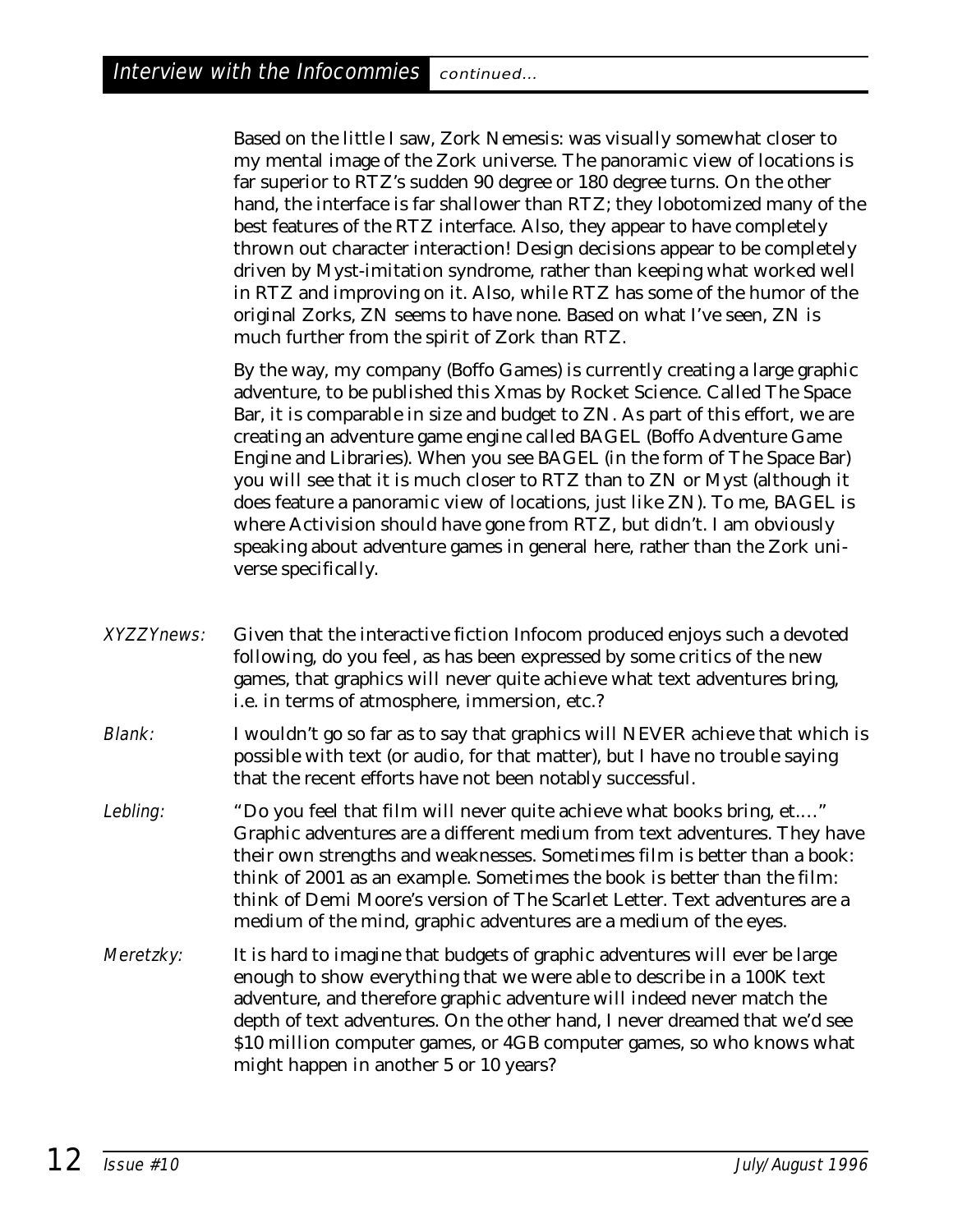| <b>XYZZYnews:</b> | Do you have any suggestions as to how these games could be improved?                                                                                                                                                                                                                                                                                                                                                                                                                     |  |  |  |
|-------------------|------------------------------------------------------------------------------------------------------------------------------------------------------------------------------------------------------------------------------------------------------------------------------------------------------------------------------------------------------------------------------------------------------------------------------------------------------------------------------------------|--|--|--|
| <b>Blank:</b>     | I wouldn't presume to tell Activision how to run their business.                                                                                                                                                                                                                                                                                                                                                                                                                         |  |  |  |
| Lebling:          | Graphic games could be improved by recognizing that they aren't just<br>Hollywood movies on a CD (or seven CDs, as the case may be). Too many<br>use non-interactive sequences to excess, have limited interactivity through-<br>out (heaven forfend that the user should have to *gasp* type!), have unimag-<br>inative puzzles, and so on, ad nauseum. Even Myst, which was in most<br>respects pretty awesome, had really limited puzzles-they were all "push<br>the button" puzzles. |  |  |  |
| Meretzky:         | Again, watch for The Space Bar. While it certainly doesn't have the depth of<br>gameplay that Infocom text adventures have, I think it will come closer<br>than any graphic adventure ever has.                                                                                                                                                                                                                                                                                          |  |  |  |
| <b>XYZZYnews:</b> | What would you say to someone who was about to embark on writing an IF<br>game for the first time (graphical or textual in basis)?                                                                                                                                                                                                                                                                                                                                                       |  |  |  |
| <b>Blank:</b>     | I enjoyed the process of writing IF, particularly in considering the varied<br>directions that our stories and/or puzzles could take. For someone of similar                                                                                                                                                                                                                                                                                                                             |  |  |  |

Interview with the Infocommies continued...

- **Blank**: I enjoyed the process of writing IF, particularly in considering the varied ne of similar inclination, I would think it would be a rewarding and challenging proposition. However, I wouldn't try to convince anyone that writing if is a smart career move (anymore than I would say that writing novels is, for that matter).
- Lebling: "Are you sure? Have you had your head examined?"
- Meretzky: Advice: become familiar with the great games of the genre, and don't bother writing one unless you are prepared to push the genre significantly forward in some area, either technically or creatively.
- XYZZYnews: Finally, if you had all the time and money to indulge whatever whim you fancied, would you go back to writing text adventures, employ the new technology to create multi-media games like Zork Nemesis, or do something else entirely?! (If it's not too personal, what would that other something be?)
- Blank: I, with my partners (who include Mike Berlyn—author of Suspended, Infidel, etc. for infocom), are working on console games for the Sony Playstation and Sega Saturn. In all honesty, I have more fire in the belly for this sort of thing than I do for IF at this time. This is not to say that I haven't mused about doing another IF game, but I'm really not sure that the time is right.

#### Lebling: I suppose that in that unlikely eventuality, I'd do a graphic adventure as exciting and immersive as the best of the Infocom games, with great puz-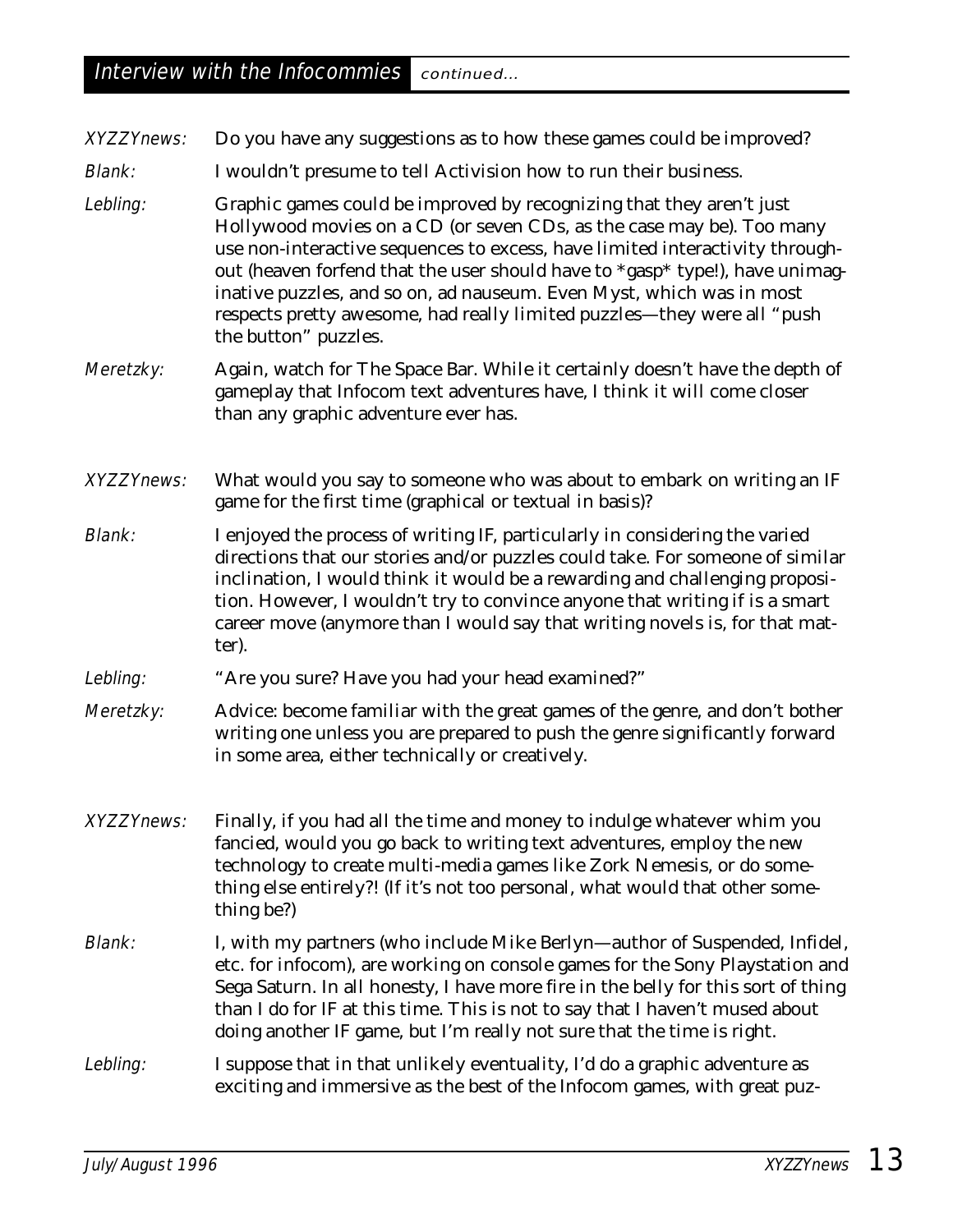zles, full interactivity, great writing, and awesome graphics and sound. Or at least I'd try. I don't *think* I'd write another text adventure: "Been there, done that, wore out the T-shirt." Why do the same thing over and over again? Infinite loops are for computers.

Meretzky: If I had all the time and money to indulge whatever whim I fancied, I'd be lying on the beach in Tahiti reading through my backlog of about five million books while scantily dressed native women brought me a never-ending supply of rum punch. But seriously, I don't think I'd write text adventures, because I don't think there's much of a market for them anymore, and even aside from financial considerations I want lots and lots of people to play my games. I would just try to create a graphic adventure which allowed the player to do as many different things as the Infocom text games allowed.

Just as an aside from this interview with Dave, Marc and Steve, I thought it would be nice to end off with some brief comments from Stu Galley and Liz Cyr-Jones. Stu wrote Witness, Seastalker and Moonmist for Infocom while Liz was primarily the manager of the testing group. Here's what they had to say about the strength of Infocom and the work environment in contrast with the graphical adventure houses of the 90s:

- Stu Galley: As for graphics in interactive story-telling, I'll say what I said to Bruce Davis when he took over Activision and wanted to launch a media empire: that it's not practical for a developer to implement all the various graphics needed to present a really flexible story in a convincing way. With words alone, a good writer can plant images and ideas in the player's mind using only a fraction of the bytes that pictures would need. And that's not counting the different personal ways that different players will envision the story.
- Liz Cyr-Jones: I think Infocom's success was due in large part to the personalities of everyone involved. It was *very* magical; we'd have very serious discussions of what grues actually looked like, and whether they really would eat an adventurer, and stuff like that. The work environment was very nonserious. What I mean is, though we took games seriously, it was possible to get a bunch of people together and play Boggle on the mainframe.

Infocom nostalgia? I remember Marc interviewing some guy (can't for the life of me remember who it was) in his trademark aloha shirt and jeans, but he reclined on a chaise lounge, wore his sunglasses and sipped a frothy drink replete with umbrella and straw. In our heyday, we had a lot of perks-among them, free soda, bagels on Mondays...we also had a ping pong table in this huge room. This was '85...we used to play ping pong at times during the day.  $\boldsymbol{\Omega}$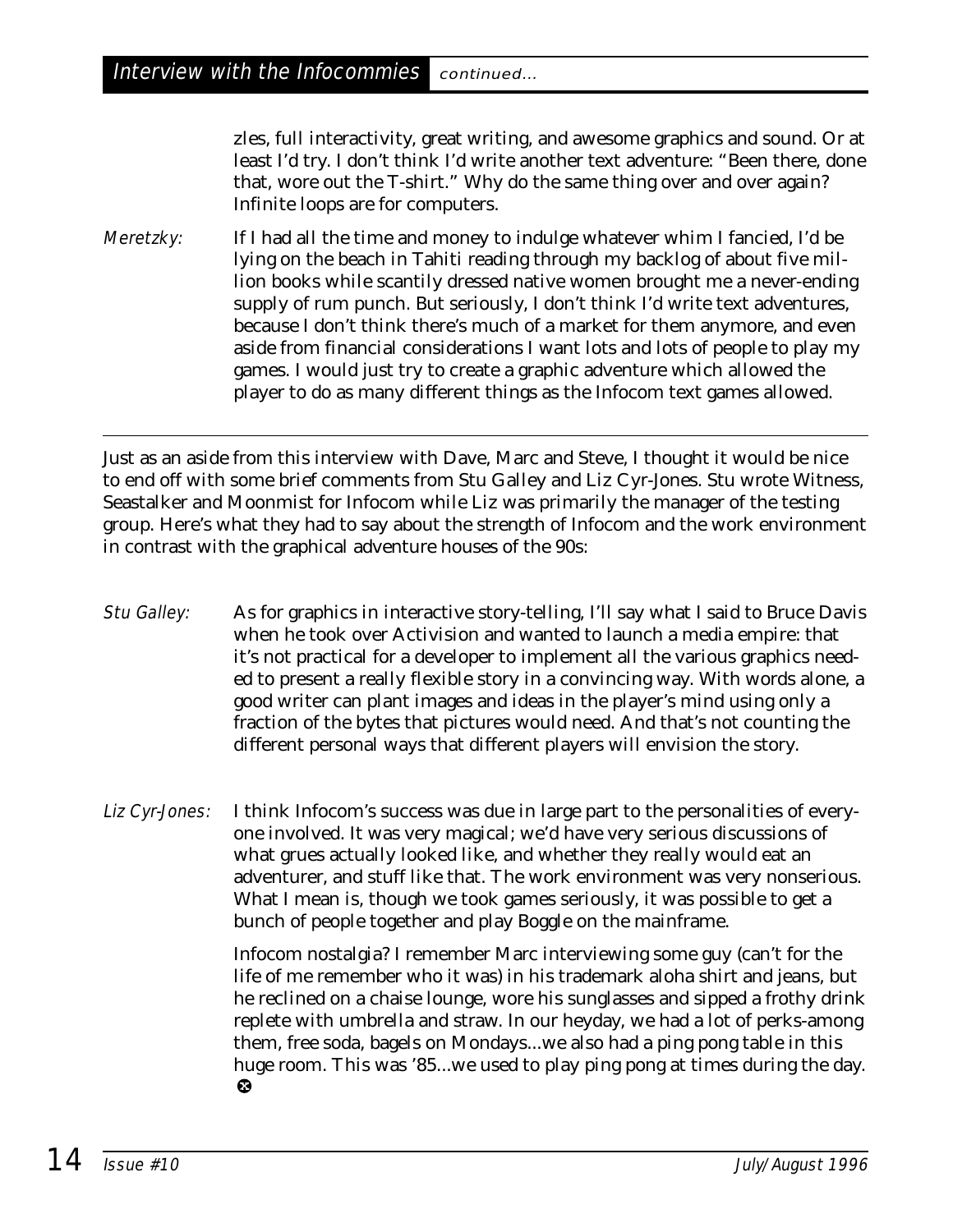# Scissors, Pants, Glasses, and Yahoos

by Andrew Pontious (byzantium@tuna.net)

When I started programming my first TADS game, back in the seventeenth<br>century... well, not that long ago, but it did feel like a long and torturous<br>process. I was a newbie, yet I was determined to include several features century… well, not that long ago, but it did feel like a long and torturous process. I was a newbie, yet I was determined to include several features that turned out to be in the advanced category. This article deals with one small change I made in game grammar, so that an otherwise unchanged version of TADS 2.2 recognizes "plural-singulars"—game constructs that are just one object, but are referred to in the plural. This could be for something like scissors, which are one thing in the real world, or for groups of things you want to combine for game convenience, like "twenty yahoos threatening you from the trees."

First off, I'll make one of those plural-singular objects. I'm going to annotate this pretty heavily for the non-TADS user:

```
scissors: item // "item" is the TADS class for something you can pick up
   sdesc = "scissors" // "short" description of object
   adesc = "scissors" // descrip. used when game wants to say "a ___" 
                       // In this case, we take out the "a" entirely
   noun = 'scissors' // vocabulary player can use to refer to object
   location = startroom // where the object is first located
;
```
This'll get us started. I also code a box in startroom (the specific class is called "container") so you could put things in it.

**> look You are in the starting room of your test game. You see a box and scissors here.**

A valid command at this point, grammatically but not logically, would be:

**> take scissors out of box.**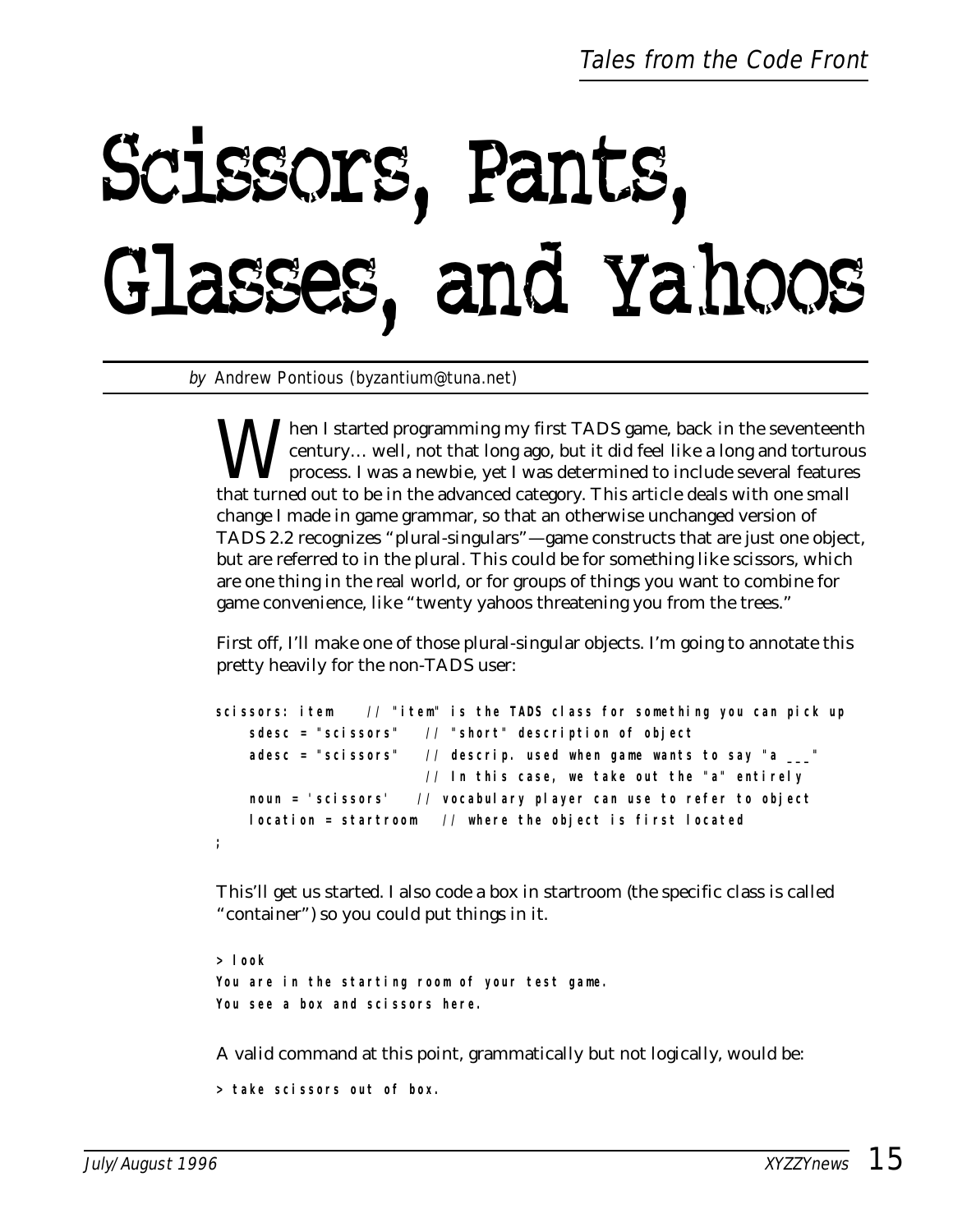The game responds, sensibly, with:

**The scissors isn't in the box.**

Ah ha! Here is the beginning of the problem. I look around to see where this message comes from. It's in ADV.T, a file normally incorporated into every game (similar but not the same as Inform's verblib and grammar and parser) to prefabricate the TADS playing environment, setting up object prototypes like "room," "openable," and "container." At the very top of the hierarchy is the ur-object that virtually every other object is the descendent of, called "thing." All the standard game verbs are coded here, and are inherited by any objects which don't supersede that code in their own definitions. For instance, the code involving the verb "take" for the direct object looks like this:

```
verDoTakeOut( actor, io ) =
{
   if ( io <> nil and not self.isIn( io ))
    {
        caps(); self.thedesc; " isn't in "; io.thedesc; ". ";
    }
    self.verDoTake(actor); /* ensure object can be taken at all */
}
```
The "actor" parameter refers to which actor is executing the action (usually "Me," the player) and "io" is the indirect object, in this case what you're taking the direct object out of. "Self" here is the scissors. Notice the code says if there is an indirect object ("io  $\langle$  > nil"), and if "self" (the scissors) isn't in it ("isIn" is a special routine which checks this), then it gives you the message we already encountered.

What I need to do is find some way of getting this routine to recognize that an object is plural, and giving the right response for it. My first attempt at a solution involved creating a new property in our scissors object, called "plural," by adding this line somewhere in the scissors definition:

**plural = true**

Then I use the "modify" command, which enables me to overwrite individual routines or properties in an object after the object has been defined already, in this case in ADV.T—though you can't modify individual lines of a routine or property, you have to repeat all of it. Like so:

```
modify thing
```

```
verDoTakeOut( actor, io ) =
```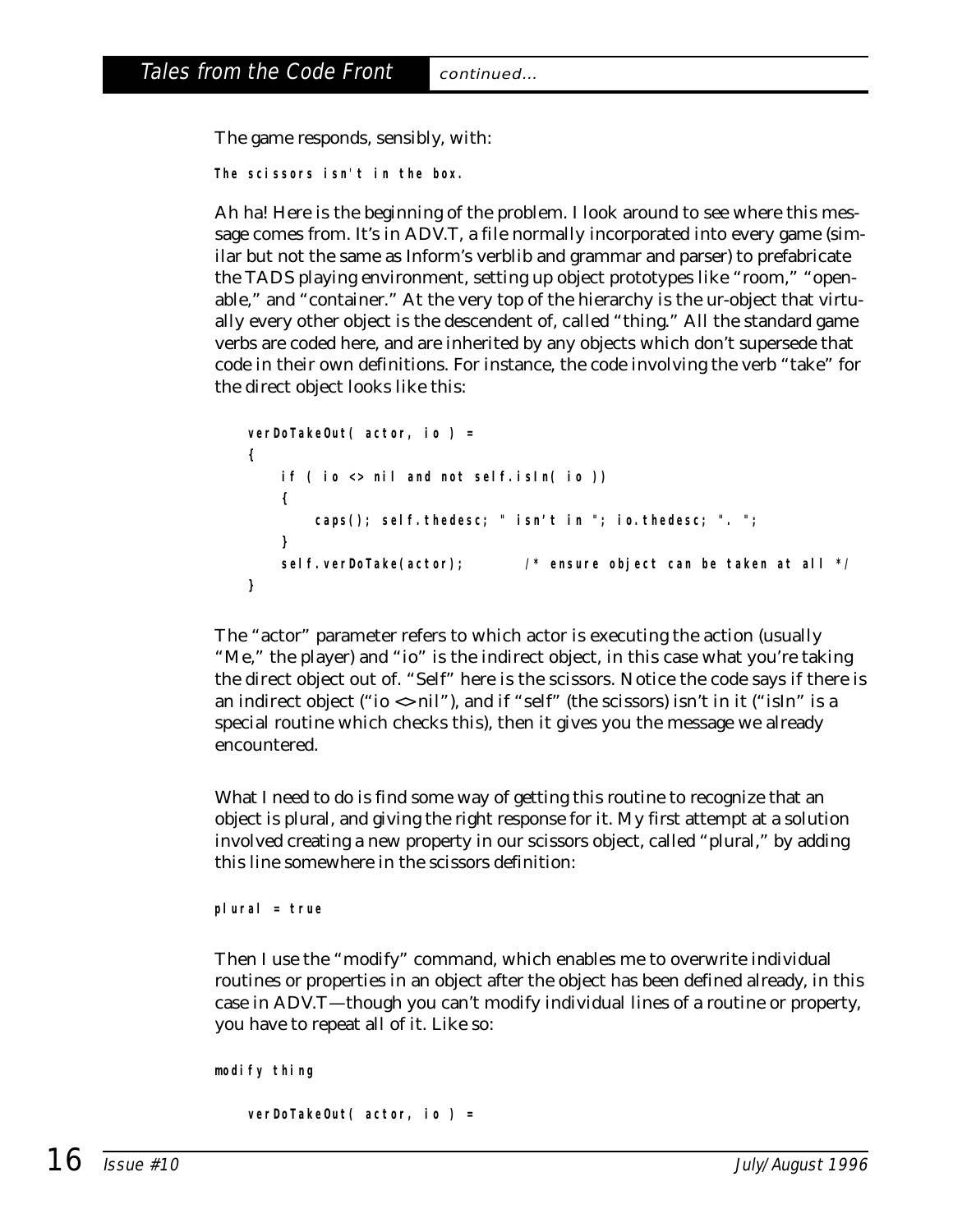```
{
        if ( io <> nil and not self.isIn( io ))
        {
            caps(); self.thedesc; 
            // NEW CODE!
            if ( self.plural ) " aren't"; else " isn't";
            // REST OF OLD CODE
            " in "; io.thedesc; ". ";
        }
        self.verDoTake(actor); /* ensure object can be taken at all */
   }
;
```
So I try to compile this and get the message "error TADS-335: invalid vocabulary property value." What does that mean? "Plural = true" is perfectly valid! After some searching, I found out that ADV.T already defines a property called "plural," but as a string. My later code tried to redefine the variable, which is fine, but also tried to redefine its type after it had been defined, from string to boolean true/false. A no-no.

So instead I change "plural" to the less elegant "pluralflag" (though I could've been malicious and used "Plural," since TADS is case-sensitive) and recompile. Now it runs as follows:

**> take scissors from box. The scissors aren't in the box.**

Now, though, I've learned my lesson. I realize I need to look through ADV.T for further examples of "is" or "isn't" or "goes" or whatever. I'll give you a few more examples, though the full list is much longer.

**From thing: verDoPutOn: "The {direct object} is/are already on the {indirect object}!" verDoTellAbout: "It doesn't look like the {direct object} is/are interested."**

And from actor, another prototype-object, which has routines suitable for your NPCs:

**verDoWalkon: "{Direct object} object/s to that."**

So now I've found all of the spots where messages need to be changed, and modified all the objects and routines from ADV.T in my own code to do so. And even better for you, I save my changes as a separate file that other people could incorporate in their games in order to utilize its benefits, right "out of the box," as it were, by just incorporating "pluralflag = true" (or its new name—see below) in the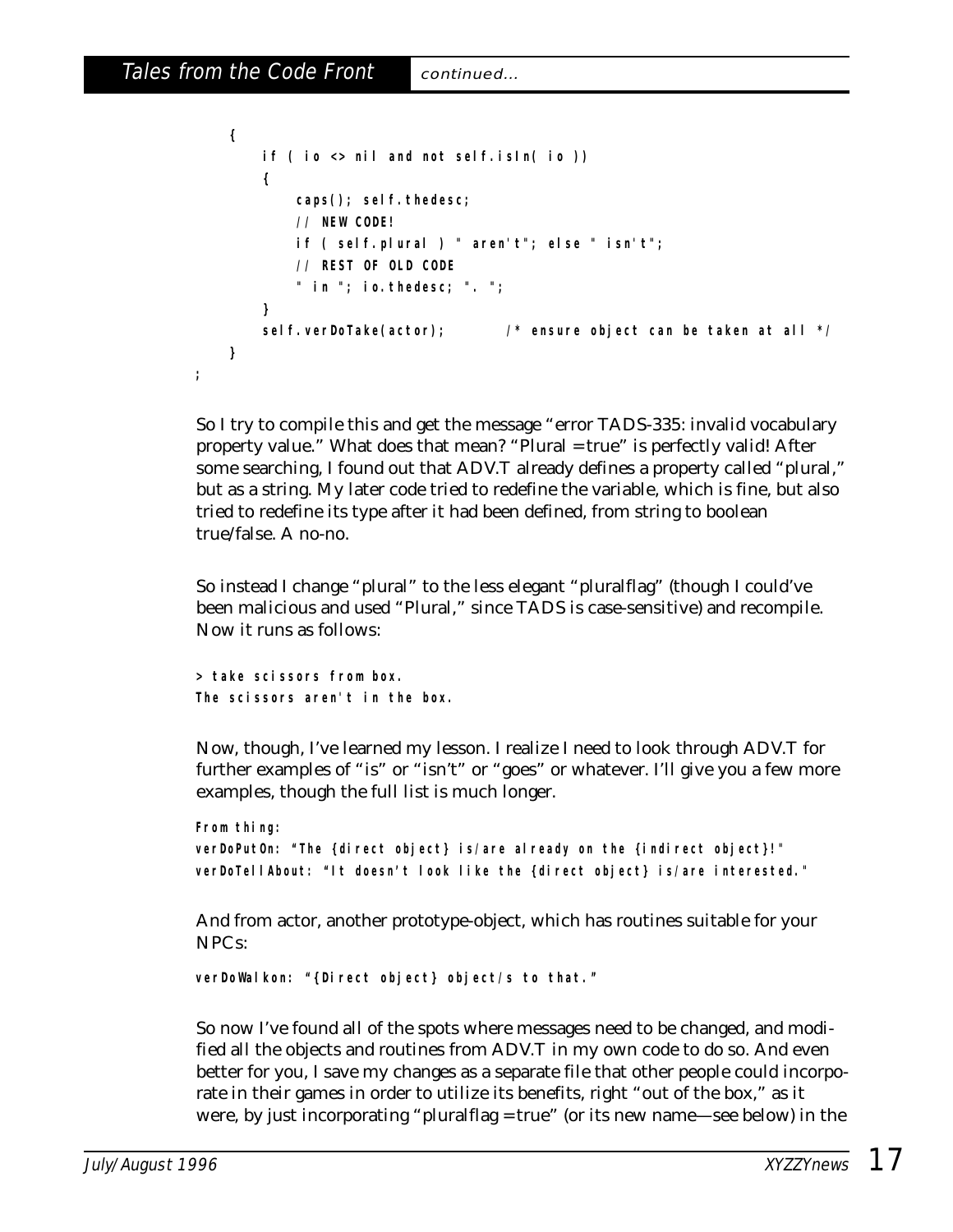right objects. Remember, though, not to modify those same routines again in your code after you've included my utility, or you'll replace my changes to ADV.T! A better way if you need to change those same routines would be not to call the utility file from your game separately (technically: #include), but rather to paste my code into your game in its entirety, and fiddle with it there. You'll find it soon in the IF archive under the name plurals.t under Programming/TADS/Examples, or on the enclosed *XYZZYnews* disk if you've subscribed that way, along with a small test game called pluralstest.t, providing many samples of these objects.

So we're done, right? I thought so, too, until I tried:

**>put scissors What do you want to put it in?**

Now, this is an error message generated by the parser in response to the lack of an indirect object (grammatically a preposition phrase, but let's not nitpick) when the only existing template or pattern for the verb requires one. You can't just put something, you have to put it in something or on something. The trouble is that pesky "it." With the greater control that version 2.2 gives you over parser error messages, maybe I could modify that as well.

First step: "The New Book of the Parser" in the TADS Version 2.2 Upgrade Manual. Page 90:

"If the verb requires a direct or indirect object, but the command doesn't specify one and the parser can't supply a suitable default…the parser checks to see if your game program defines a function called parseAskobjActor [before going on to its own solution]." Okay, cool, I'll provide one, but then I find that, even if it's the indirect object you're looking for, the routine doesn't give as a parameter the direct object—only the actor, the verb, and the preposition, if there is one. Therefore, you have no way of passing to your new parseAskobjActor routine the identity of that direct object and whether it is plural or singular before you ask him or her the question posed above. So, we can't alter that question to be pluralsensitive the way we want it to be. Dead end.

I look at the other, more general method that TADS provides to change error messages, the function parseError. It lets you replace any standard error message it generates with a new one, for instance, message number 6, "I expected a noun after 'of'." Again, here we're very limited; we just get the number of the message the parser would've given as the parameter (there's a whole table of them), and can either replace the message in every case the parser would've used it, or let it stand.

The message numbers 140-149 deal with the pieces of the message we could've fiddled with in its entirety with parseAskobjActor, like 140: "What do you want to" or 143: "?". Why you'd want to replace, say, the question mark, I'm not sure,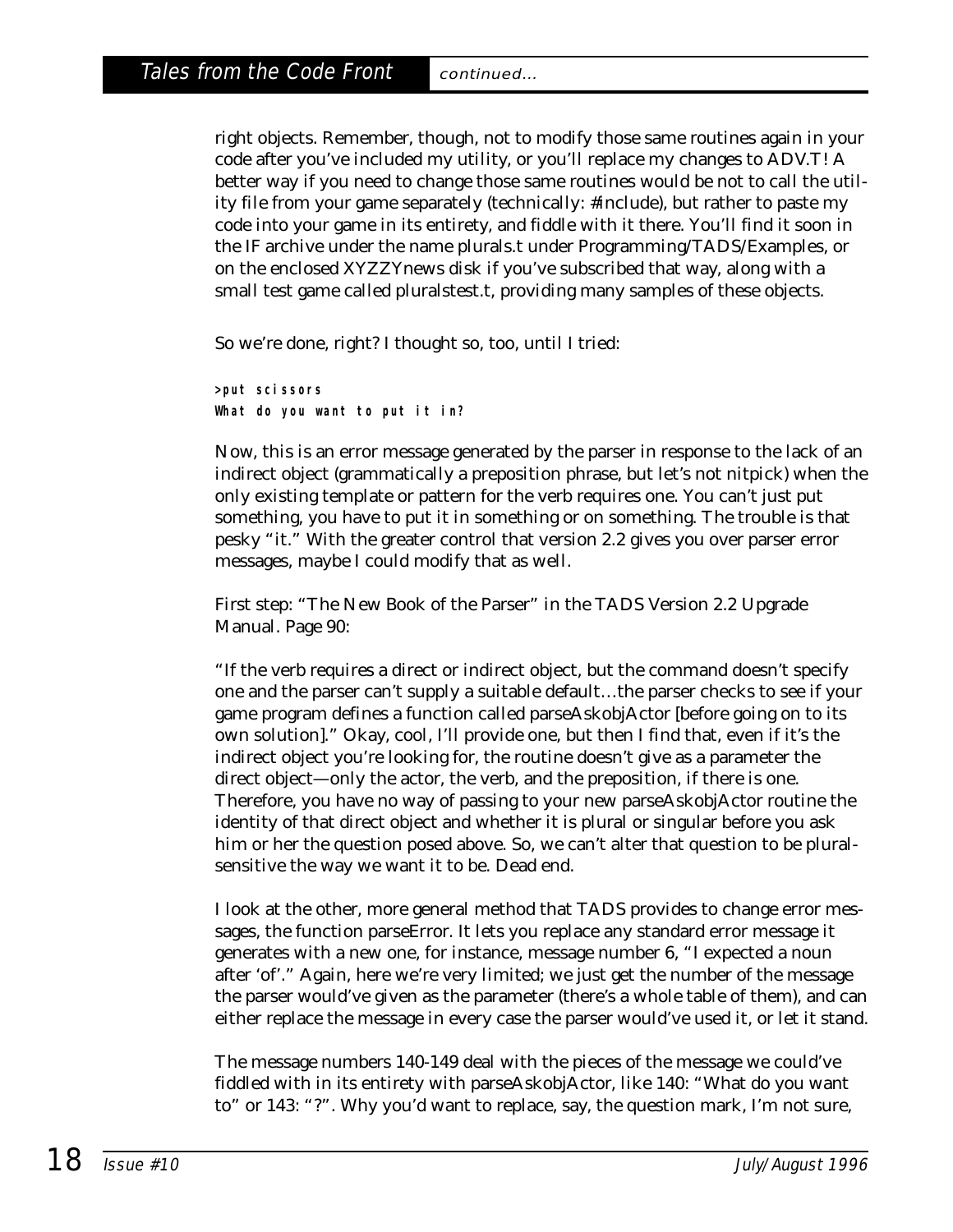but you can. The parser assembles these pieces around what the player has typed in, for instance "What do you want to " + put + "it" + in + "?".

Number 141 is that pesky "it," but hold on, there's also message number 147, "them." When is that used? Page 91: "If a pronoun for the direct object is required, the parser checks each object in the direct object list. If the player explicitly specified multiple direct objects (by using "all" or a list of noun phrases), the parser displays message 144 ("them")." The text goes on to explain how it uses the properties isHim and isHer of the objects the player specified ("put Aunt Helena," for instance), to possibly substitute the pronouns "him" or "her" as well.

So the only way the parser will use "them" in that cobbled-together message is if you've specified two or more objects ("put the apple and the orange"); another dead end. Since the parser does all the processing without asking for our advice (how rude!), we can't affect it.

My way around this, admittedly an inelegant one, is to replace message 141 with "that." Hey, it makes sense. The way David Baggett's rewrite of ADV.T, called WorldClass, solves the problem is by excluding the pronoun entirely; his parseAskobjActor asks things like "With what?" or "In what?", which is, I must admit, a rather clever if "snappy" response.

A better solution would be to have the parser check my property, which for consistency's sake I now rechristen "isThem," before deciding what pronoun to use. It would be even more ideal if in the next TADS version (if there is a next TADS version) the parser would allow you to replace the whole pronoun-sorting business with your own routine, with the right parameters this time. Flexibility is king. This is where Inform really shines, since all such internal workings of the parser are available for tinkering by the player. (That's why they've already got a full plural-singular utility.)

And that's all the changes needed to implement plural-singulars! There may be others I didn't notice, but in my extensive testing of my own game, I haven't found any (famous last words…). My game has other wholesale changes in ADV.T to make things work more smoothly and logically and to add new features, and I want to make utilities out of those things as well once my game's out. You'll be able to use this, and them, if you don't want to make the wholesale switch to WorldClass. There's also the possibility that TADS itself will include similar improvements in the next version. Michael Roberts, are you listening?

As you can see, I love talking shop, so if anybody has any comments, feel free to email me at the address at the beginning of this article.  $\bullet$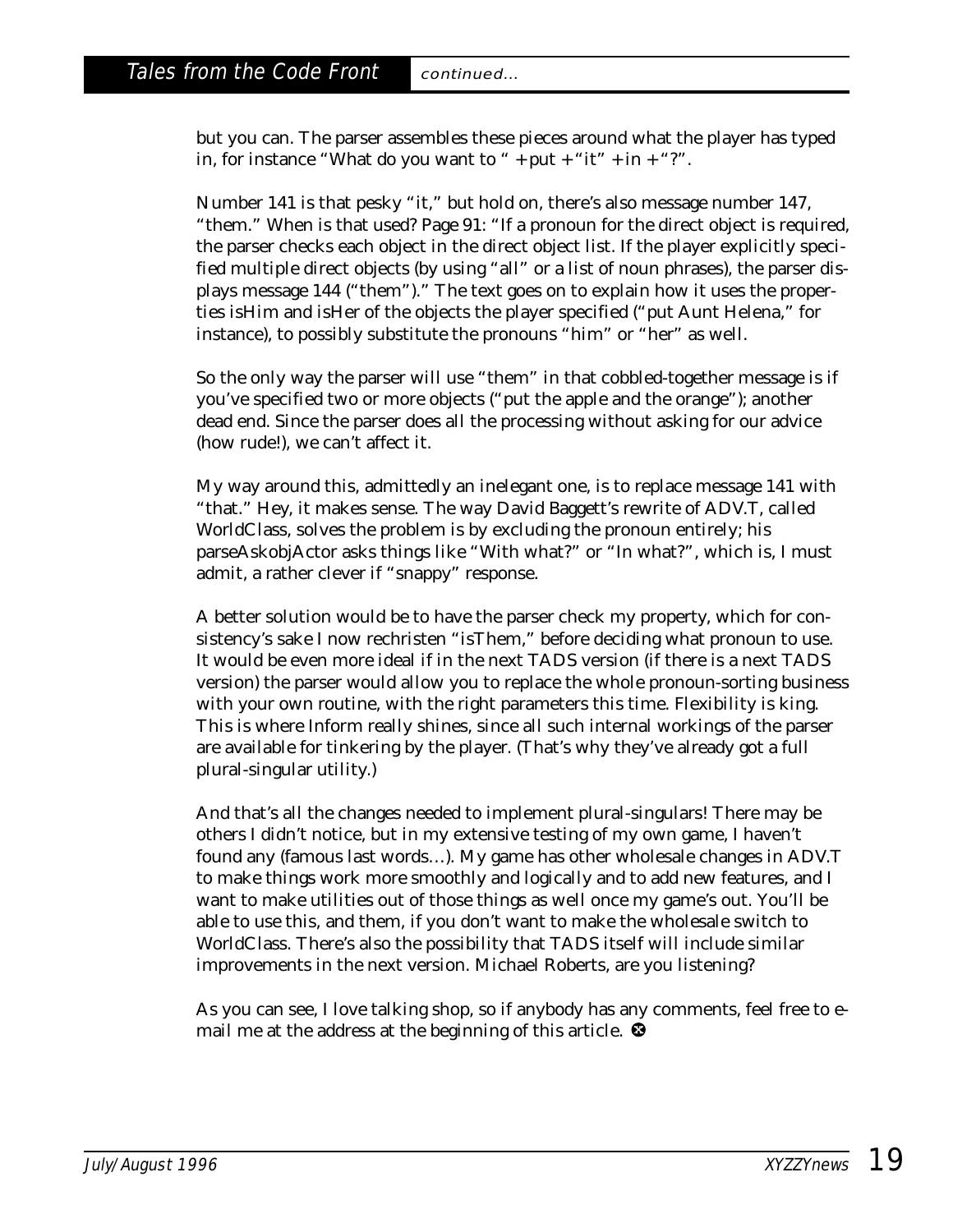# Yakko's IF World

Anyone familiar with the cartoon show "Animaniacs" should appreciate this irreverent little number by C.E. Forman, which follows in the footsteps of "Yakko's World."

|                   | (Music: Traditional [The Mexican Hat Dance]   Lyrics: C.E. Forman)                                                                                                                                                                                                                                                                                                                                                            |  |  |  |
|-------------------|-------------------------------------------------------------------------------------------------------------------------------------------------------------------------------------------------------------------------------------------------------------------------------------------------------------------------------------------------------------------------------------------------------------------------------|--|--|--|
| <b>Announcer:</b> | And now, the world of Interactive Fiction, brought to you by Yakko Warner!                                                                                                                                                                                                                                                                                                                                                    |  |  |  |
|                   | Yakko [sings]: Adventure, AdventureLand, Pirate Adventure, and Dungeon, Zork Trilogy too,<br>Beyond Zork, Bureaucracy, Hollywood Hijinx, and Hitchhiker's Guide, Ballyhoo.<br>There's Sherlock, Suspended, Zork Zero, Enchanter, and Planetfall,<br>Moonmist as well,                                                                                                                                                         |  |  |  |
|                   | Border Zone, Sorcerer, Seastalker, Deadline, then Wishbringer and Infidel.<br>There's Starcross and Cutthroats, A Mind 'ever Voyaging, Stationfall, and<br>Plundered Hearts,                                                                                                                                                                                                                                                  |  |  |  |
|                   | Spellbreaker, Nord and Bert, Trinity, Suspect, and Zork (which is split<br>in three parts)!                                                                                                                                                                                                                                                                                                                                   |  |  |  |
|                   | Leather Goddesses, Arthur, The Infocom Samplers, both LTOI's, Quarterstaff,<br>Shogun, The Witness, Unkuulian Underworld Zero, One, Two, and One-Half.<br>Lost, Lurking Horror, Frustration, Rylvania, CosmoServe, and Golden Fleece,<br>Theatre, Journey, MacWesleyan, Busted, and Christminster (by Gareth Rees)!<br>The Sound of One Hand Clapping, Shelby's Addendum, then Balances,<br>Abbey Montglane,                  |  |  |  |
|                   | Detective, its MiSTing, The Gorreven Papers, then Waystation and Inhumane!                                                                                                                                                                                                                                                                                                                                                    |  |  |  |
|                   | Library, Time Killer, Jigsaw, John's Fire Witch, Tesseract, then Paper Chase,<br>Odieus, Curses, The Dungeons of Dunjin, Great Archeological Race,<br>Save Princeton, T-Zero, The Legend Lives, Humbug, Electrabot, Jinxter,<br>The Pawn,<br>TimeQuest, Corruption, The Guild of Thieves, Wonderland, Crypt, and<br>The Golden Baton.<br>Klaustrophobia, Mindshadow, Fish, Magic Toyshop, then Veritas, World, and<br>Pork 1, |  |  |  |
|                   | The SpellCasting Trilogy, Tass Times in Tonetown, then Circus, and Mask of<br>the Sun!                                                                                                                                                                                                                                                                                                                                        |  |  |  |
|                   | Gnome Ranger, Lancelot, ScapeGhost, Toonesia, then Avalon (not yet released),<br>Zebulon, Windhall, Dark Continent, Knight Orc, and Multi-Dimensional Thief.<br>Undertow, Tube Trouble, Change in the Weather, Museum Forever, Undo,<br>The Awe-Chasm, a.k.a. Chasm of Awe, which is a.k.a. Snatch and Crunch II!                                                                                                             |  |  |  |
|                   |                                                                                                                                                                                                                                                                                                                                                                                                                               |  |  |  |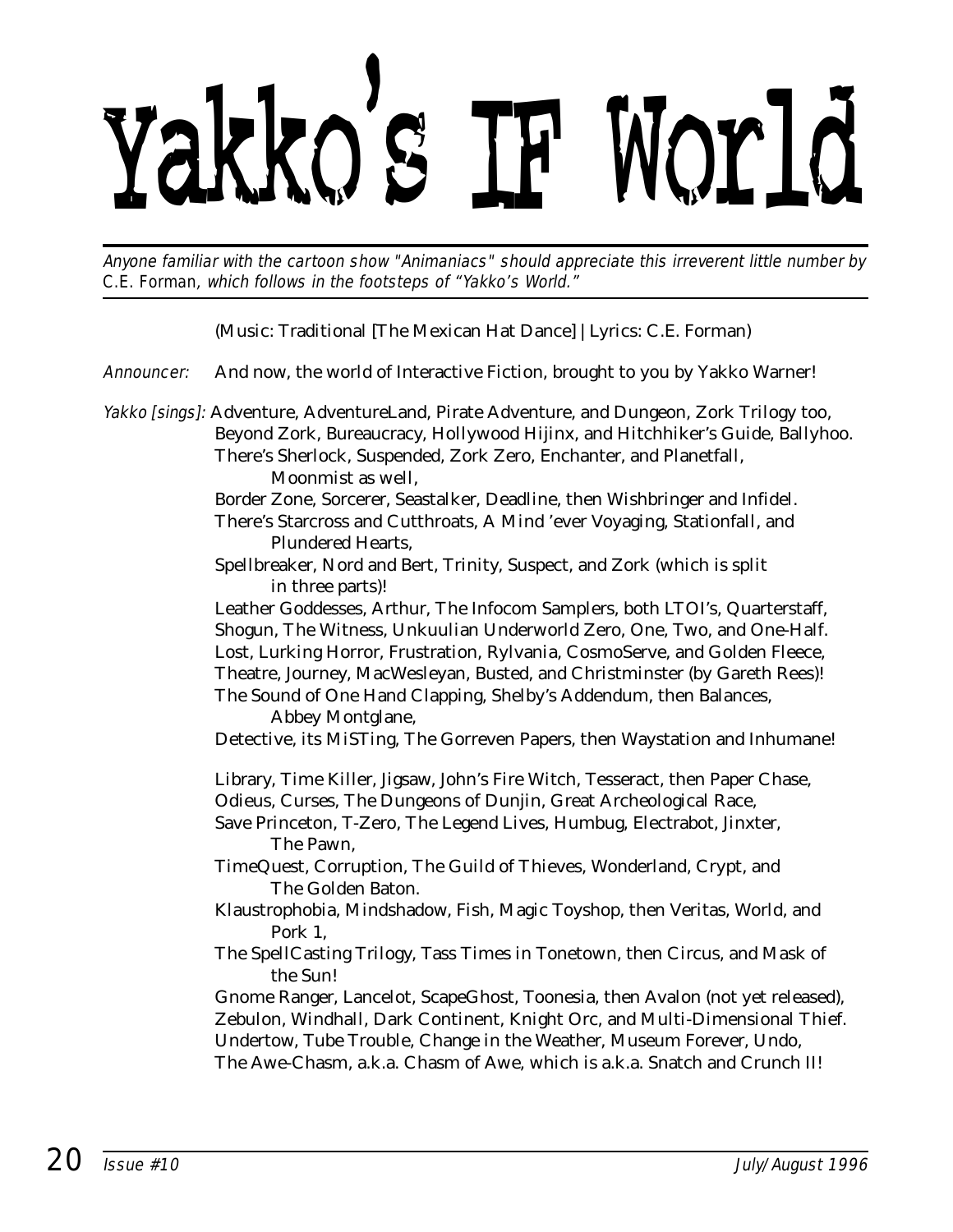There's TimeSquared: Centroplis, Lethe Flow Phoenix, The Caverns of Chaos, GC, Space Aliens Laughed at My Cardigan, Disch's Amnesia, and +=3! Enhanced, Mind Electric, The Jewels of Darkness, and Lin's The One That Got Away, South American Trek, Mop and Murder, Red Moon, Lords of Time (Level 9), Shades of Gray. Broken String, Castaway, cRiMe, and Jerusalem, Zanfar, then Spur, Demon's Tomb, Lost New York, Mini-Zork, Eric the Viking, Oo-Topos, and Vial of Doom! Jacaranda Jim, World Under Glass, and The Jewelled Arena, Gymnasium, Storms, Hugo, TADS, Archetype, AdvSys, QuestMaker, AGT, ALan, Inform! Silicon Dreams, Time and Majik, Marooned Again, Lottery, No Beer, Darknight, Eric the Unready, Dinkum, then Dudley, The Four Symbols, Son of Stagefright. Hampton, and Mindwheel, Wraith Blaster, Snowball, Plague Planet, and Legend's Gateway, Sir Ramic Hobbs, SceptreQuest, East of Eastwood, and the Drifters (Deep Space and Ditch Day)! Heather's Easter Egg Hunt, Stowaway, LogoMancer, Cliff Diver, A Fable, and GAGS, Stuck Mid-Game, Wombat, The Miser, Eliza... ...Guards of Infinity, another game Trinity, Starship Columbus, Apprentice, Humongous Cave, Sleuth, Disenchanted, then SpiritWrak, Sanity Clause, and Melita, Crusade, Feasibility, Sangsarawardha, Death Arrow, So Far, then XYZZYnews and SPAG!!!

(With apologies to the authors whose titles I butchered to get this thing to pass for rhyming, and also to the authors whose creations I just couldn't fit in...or, perhaps more appropriately, to the authors whose games I DID fit in.)

Sources I consulted while writing this:

Volker Blasius' Master Index to the GMD Archive, Paul David Doherty's "Infocom Fact Sheet", Carl Muckenhoupt's "Baf's Guide to the I-F Archive", Gerry Kevin Wilson's "The (Other) TADS Game List", Brendon Wyber's list of Inform Games; and article, "That Other Great Adventure Company" (published in issue #3 of SPAG), Various game reviews from back issues of *SPAG* and *XYZZYnews*, The rec.\*.int-fiction FAQs, Recent rec.\*.int-fiction posts, and my own (admittedly shoddy) memory.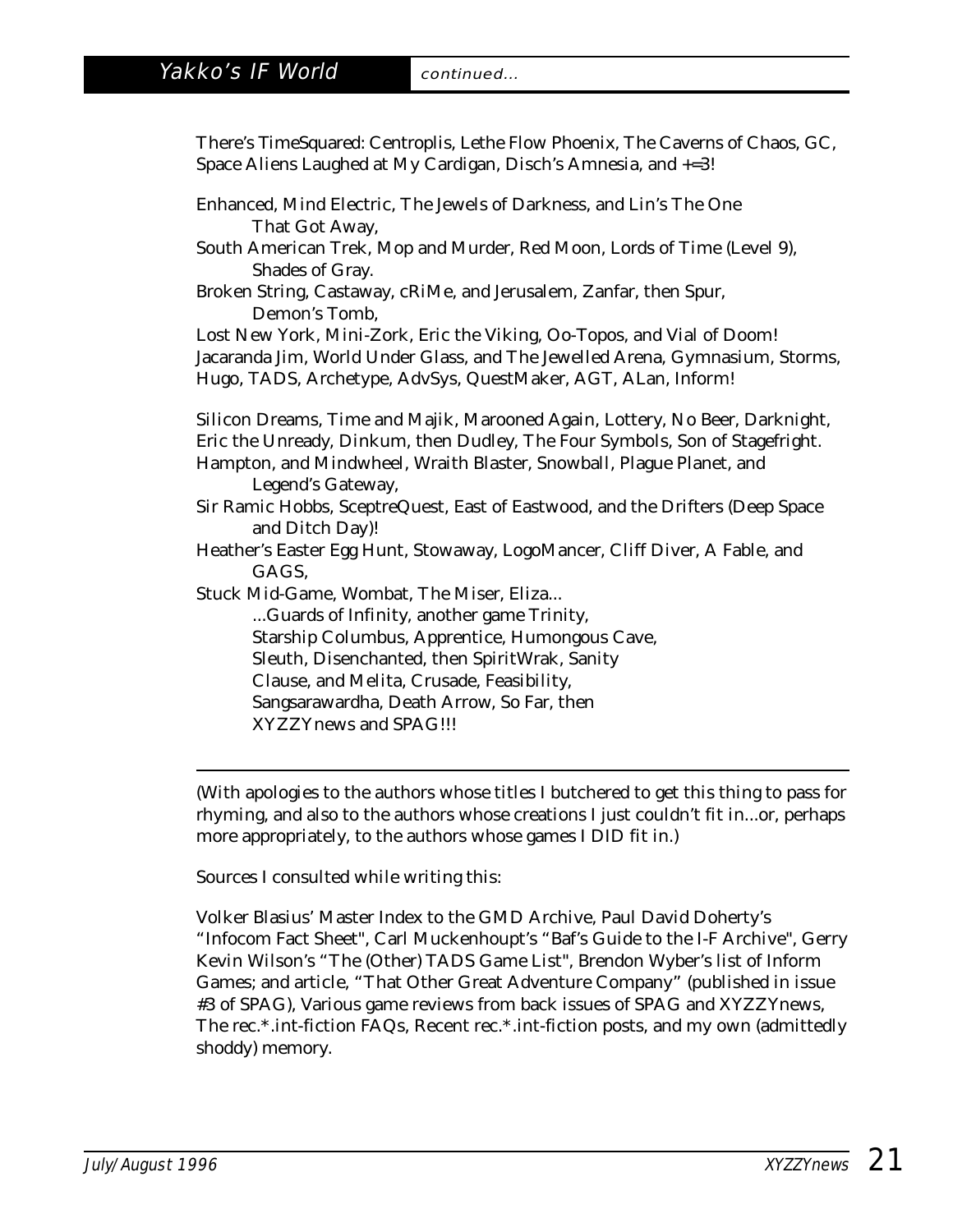# Zork Nemesis

Publisher: Activision (http://www.activision.com/) Platform:DOS/Windows-95 CD-ROM, soon to be released for the Mac

System requirements: 486/DX2-66Mhz, 8MB RAM, 2xCD-ROM, SVGA 640x480, Mouse, 16bit sound card

Personally, I think Cecilia Barajas is brave. Imagine: you've been asked to design, direct and produce the next game in what is one of the most successful computer game series ever: Zork. Where do you even begin?

Well, if the final result is anything to judge by, you start with the design, then concentrate on the design for a while and, finally, you work on the design... Zork: Nemesis is absolutely packed full of puzzles—and for once, they're non-linear and central to the game.

For Zork aficionados, the story starts in the Temple of the Ancients in the Forbidden Lands, south of the Frigid River in the Eastlands. Four respected citizens of the GUE have vanished and when a spy fails to return from the temple, where they are believed to be held, you are sent to find out what is going on. So begins a totally captivating journey through the temple and, later, into four other game areas: a school of music, a monastery, a fort and a chilling asylum, all five areas are



interconnected by an alchemical theme. Actually, "chilling" summarizes the general feel of the game throughout the recommended "15" rating is welldeserved. Nemesis has a

similar kind of atmosphere to that found in Dave Lebling's Lurking Horror, except in Nemesis there's no humor to lighten it up…

The game's interface is revolutionary—literally! In addition to moving between rooms, the new Z-Vision engine allows the player to rotate a full 360 degrees (as is possible in games like Doom) and interact with any of the game's objects along the way. Just like its textual predecessors, Nemesis basically centers around using the right object in the right place in the right manner, or manipulating some mechanical contraption to make progress. On the whole, the point-and-click interface is ideal for these tasks, and I found it a great improvement on the RTZ model, which I felt was an innovative but cumbersome design.

The very latest techniques have been applied as well, pushing my 486DX2-66 and quad-speed CD-ROM drive to the limit through the use of carefully integrated video clips directed by Joe Napolitano (X-Files and Murder One). Excellent use is made of the atmospheric, Enigma-like music, which sets off the 16-bit graphics to good effect. Similarly, the incidental sound effects and music enhance the action in the game and both benefit from the new "Q-Sound" system which gives superbly crisp output. Of course, all this extra technology takes its toll on storage space with the end result that the game comes on three CD-ROMs and requires at least 30MB of hard-disk space, preferably 100MB!

So how well does the game play? Well, thankfully, the news is good. For once, the multimedia aspects have been used carefully and intelligently. The designers have concentrated throughout on developing a convincing world and an exciting story to play out—after all, anything else is just a gimmick. In fact, unlike the majority of "interactive movies", I'm hard pressed to think of any gratuitous use of video, though, as ever, the acting could still be improved. In fact, character interaction is completely missing from the game, but surprisingly that is not greatly to its detriment—the player gains a sense of isolation which, I feel, enhances the gameplay.

All things considered, if (like me) you've waiting for a game with the quality of design found in that very first chapter of Zork, you'll want to order Zork: Nemesis immediately it's what we've been waiting for. Save for the hassle when changing from one CD to another (and even that's relatively infrequent), it's sheer gaming heaven for even the most diehard Infocom fan.

In fact, if you do start playing, you can expect to be hooked for around forty hours of solid playtime. Because, after all, if it's two in the morning, this must be Zork!  $\bullet$ 

*—Matt Newsome*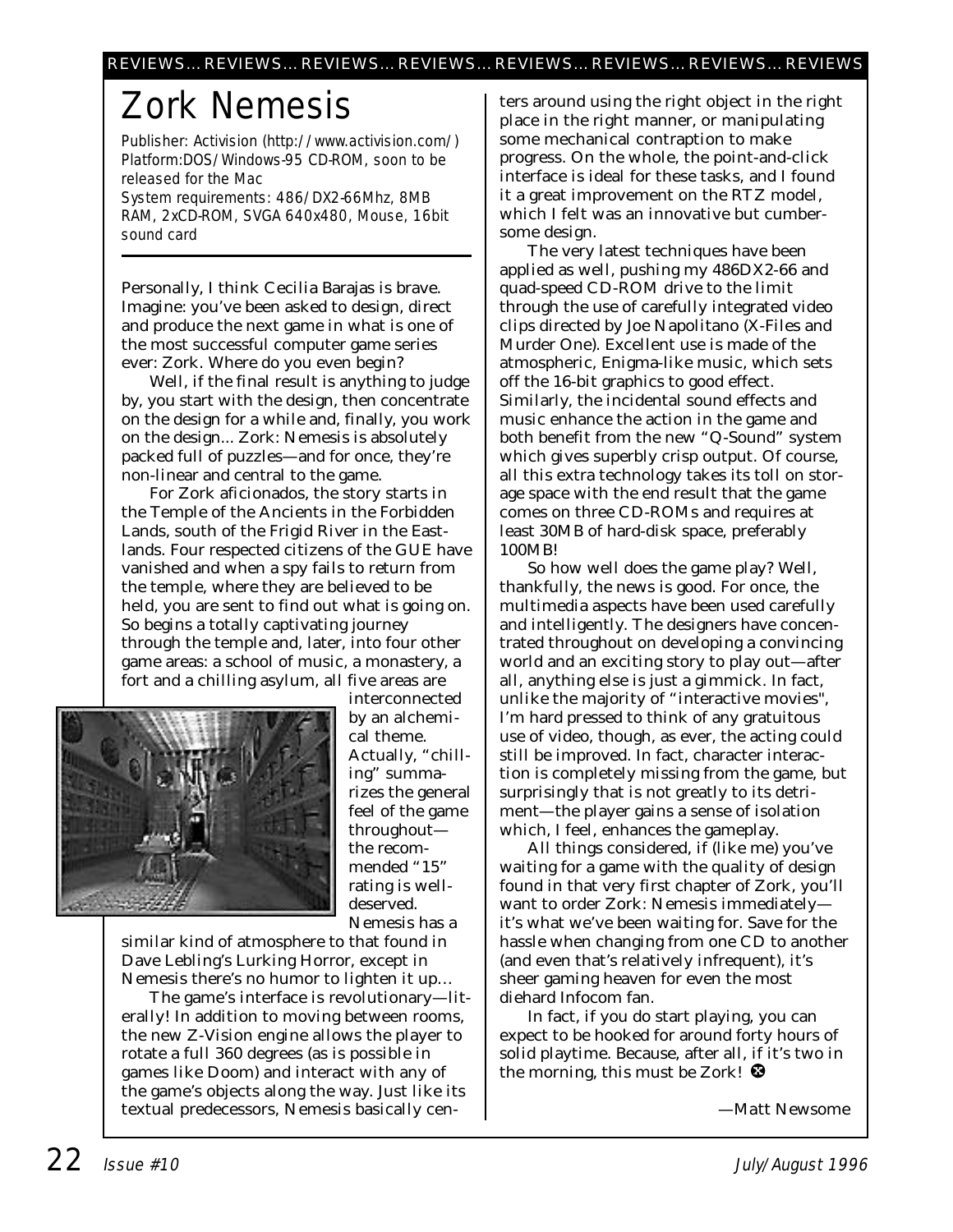## Lost New York

release 1.02f

Parser: TADS

Author: Neil deMause (neild@echonyc.com) Availability: ftp.gmd.de/if-archive/games/ Requires: TADS run-time interpreter; platform-specific standalone versions are also available at GMD Response to the XYZZY command: "Sadly, recent city budget cuts have led to the elimination of the Department of Magic."

You're in New York to visit friends and have a few hours to kill. So you head off to the Statue of Liberty. Where a fog rolls in and strands you there. With a muttering old man, a surly concessions worker, and a cranky park ranger. And all you have are a few subway tokens and a credit card.

Welcome to the Big Apple.

The opening to Lost New York (by Neil deMause, author of MacWesleyan/PC University) plants you right smack at New York's most notable tourist attraction then takes you on a whirlwind tour of the city. Not through distance. But through time. Along the way you travel through the late 19th century, early 20th century, the 17th century, the 1950s, and even into the 21st century. All within America's biggest city.

For those of you who thought that New York geography had remained relatively untouched through its history will be pleasantly surprised. This is the type of game that manages to teach you a lot about a subject while making it a very pleasant trip indeed. Some of the effect may be lost to those who have never been to New York, but not all that much.

deMause has obviously done his homework (as the impressive bibliography attests). The descriptions, feel, and atmosphere of the different time periods is vivid and varied. It is one of the rare IF games with real geography. A nice feature to the game is the scoring system, which ranks you according to past New York mayors, complete with a mini-biography of that mayor's accomplishments (such as they were).

Another part I found particularly interesting was the fun that deMause had with the parser itself. I am so used to Infocom's gently playful parser or Mssrs. Nelson and Rees' British wit that it was a refreshing change to be served a

fistful of New York sarcasm and attitude. The parser is from New York and lets you know it. Example: I tried to pick up a sewer grate, to which the game replied "So now all of a sudden you're Superman? It's far too heavy for you to lift by yourself." (Even better: try typing dirty words, assaulting someone, or just hitting return.)

Part of the problem with Lost NY may be that it has too much focus on ambiance. When I first traveled back in time, I assumed that I was trying to find my way back to meet my friends. Then I thought I was supposed to alter time for the better (kind of an anti-Jigsaw). Either way, it's not very clear what your purpose is in the New York time zones other than to solve puz-

zles and move forward. Even when you're solving puzzles, it's hard to tell what you're accomplishing in the big picture. Eventually, it becomes obvi-

ous how to get

ast of the Statue

teks em erriving on time.<br>Thought, your train would The listens was serious pairs of the size of the size of the size of the size of the size of the size of the size of the size of the size of the size of the size of the size of the size of the size of the size of the size  $^{100}_{15}$ nation prosping at to<br>ends you serve set to<br>-- and with the kin<br>- anrly. fill of which<br>no real idea of when

back to the present, then you just have to spend time getting it done.

The puzzles are logical and fairly straightforward. They are consistently challenging with few stumpers. I had a few problems with the parser but no more or less than with other games. There are a few places (especially near the beginning of the game) where you can get the game into an unwinnable situation by missing something or fiddling with something too soon. As usual, save often. There are few NPCs in the game and those that exist are relatively limited in their interaction with the player.

Lost New York is freeware. However, there is a registered version available that includes an online hint feature and a very well-written, nicely-laid out booklet detailing more of New York's history. The book adds a lot to the game and the help section gives successively clearer hints until it just flat out tells you what to do. Version 1.1 was recently uploaded to ftp.gmd.de. This version changes a few puzzles and fixes a number of minor bugs from v1.02.

Finally, a special request from Neil: "Please stop calling it 'Lost In New York.'"

*—Rob Daviau*